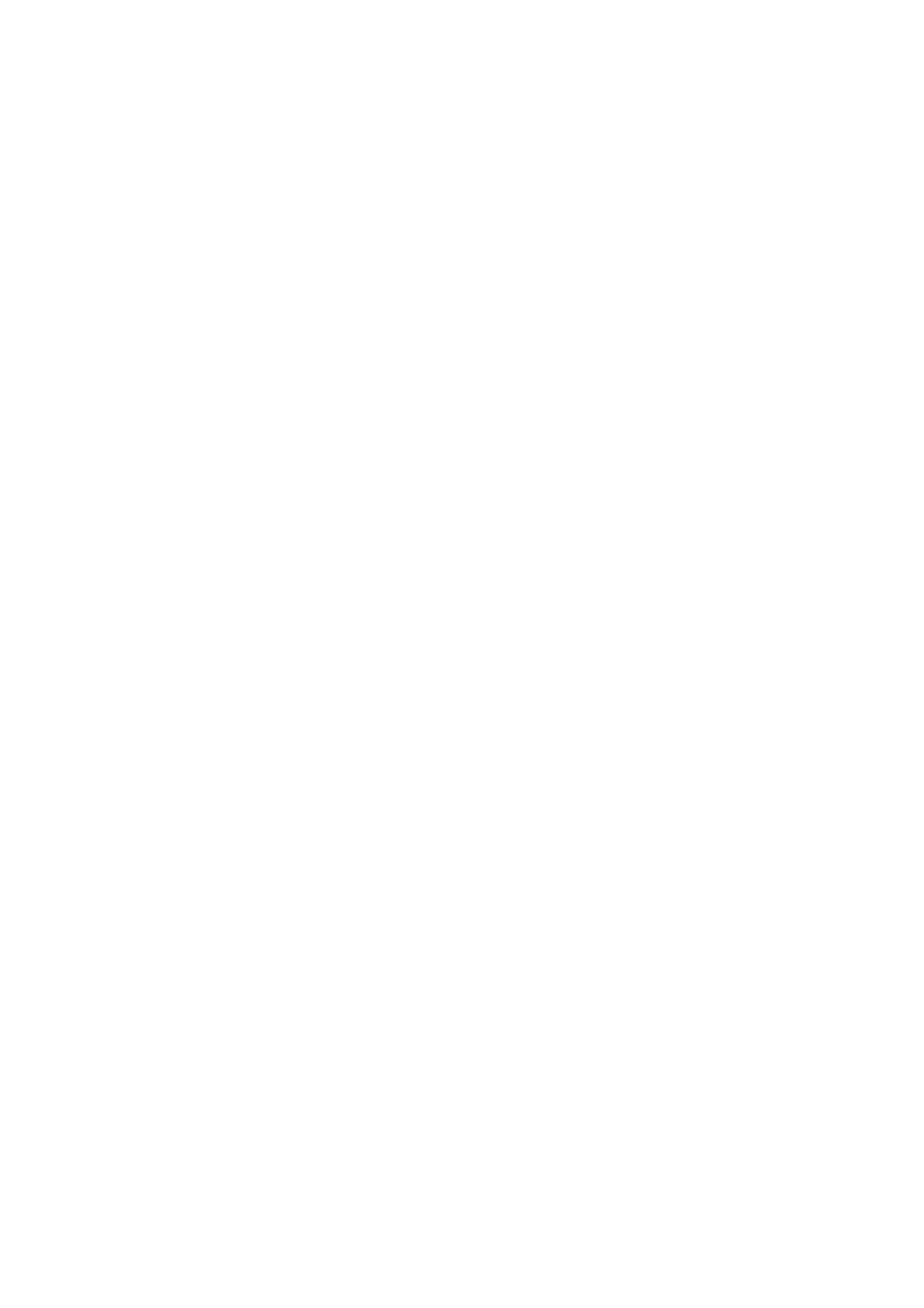

## **INTERNATIONAL STANDARD ISO/IEC 9596-1:1998**  TECHNICAL CORRIGENDUM 2

Published 2002-12-01

INTERNATIONAL ORGANIZATION FOR STANDARDIZATION • МЕЖДУНАРОДНАЯ ОРГАНИЗАЦИЯ ПО СТАНДАРТИЗАЦИИ • ORGANISATION INTERNATIONALE DE NORMALISATION

INTERNATIONAL ELECTROTECHNICAL COMMISSION • МЕЖДУНАРОДНАЯ ЭЛЕКТРОТЕХНИЧЕСКАЯ КОМИССИЯ • COMMISSION ÉLECTROTECHNIQUE INTERNATIONALE

# **Information technology — Open Systems Interconnection — Common management information protocol —**

Part 1: **Specification** 

TECHNICAL CORRIGENDUM 2

*Technologies de l'information — Interconnexion de systèmes ouverts (OSI) — Protocole commun d'information de gestion —*

*Partie 1: Spécification*

*RECTIFICATIF TECHNIQUE 2*

Technical Corrigendum 2 to ISO/IEC 9596-1:1998 was prepared by Joint Technical Committee ISO/IEC JTC 1, *Information technology*.

**ICS 35.100.70 Ref. No. ISO/IEC 9596-1:1998/Cor.2:2002(E)**

©ISO/IEC 2002 – All rights reserved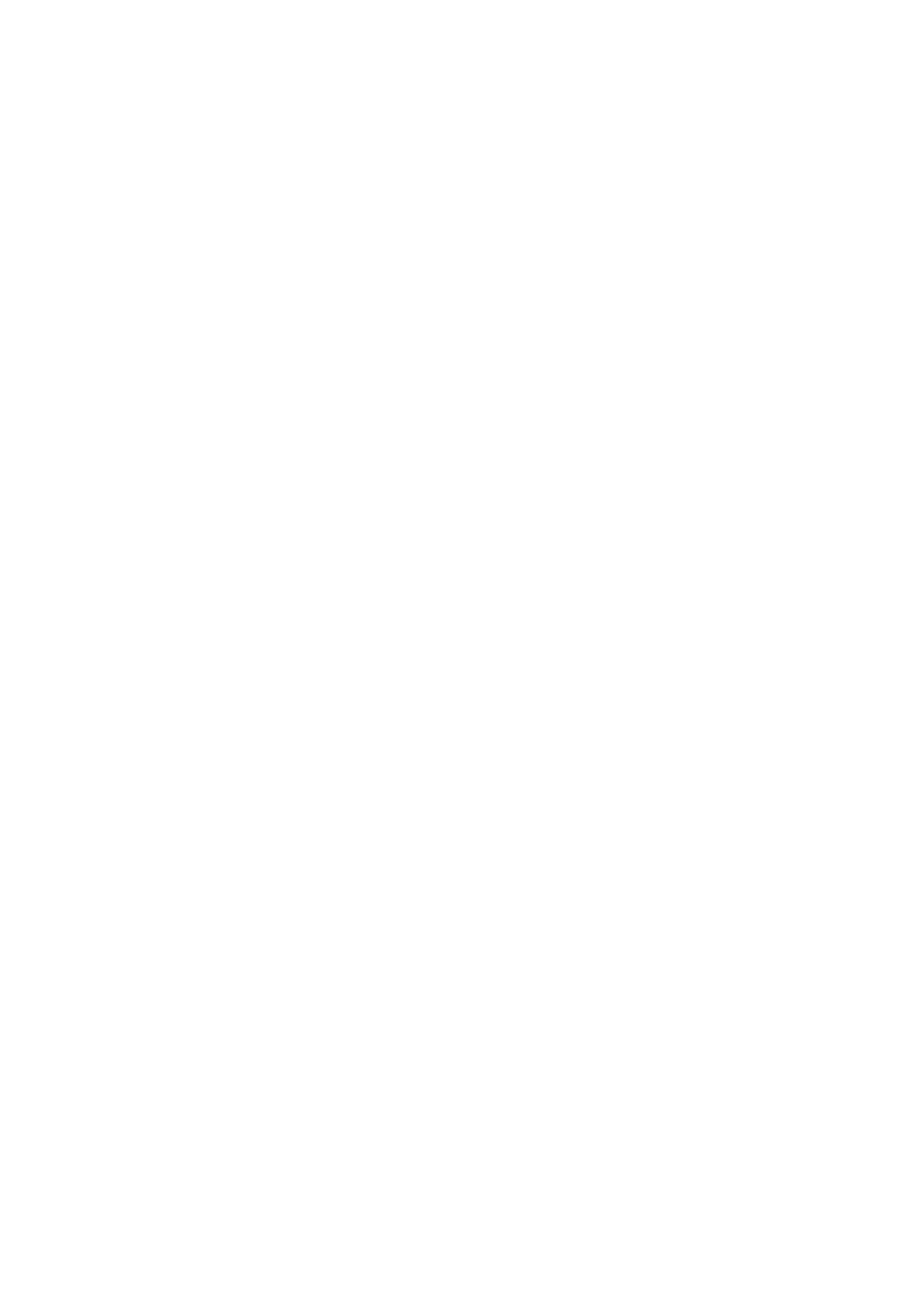#### **INTERNATIONAL STANDARD**

#### **ITU-T RECOMMENDATION**

## **INFORMATION TECHNOLOGY – OPEN SYSTEMS INTERCONNECTION – COMMON MANAGEMENT INFORMATION PROTOCOL: SPECIFICATION**

## **TECHNICAL CORRIGENDUM 2**

## **Revision to include ASN.1: 1997**

#### **1) Subclause 2.1**

#### *Insert the following references into this subclause:*

- ITU-T Recommendation X.680 (1997) | ISO/IEC 8824-1:1998, *Information technology Abstract Syntax Notation One (ASN.1): Specification of basic notation*.
- ITU-T Recommendation X.681 (1997) | ISO/IEC 8824-2:1998, *Information technology Abstract Syntax Notation One (ASN.1): Information object specification*.
- ITU-T Recommendation X.682 (1997) | ISO/IEC 8824-3:1998, *Information technology Abstract Syntax Notation One (ASN.1): Constraint specification*.
- ITU-T Recommendation X.690 (1997) | ISO/IEC 8825-1:1998, *Information technology ASN.1 encoding rules: Specification of Basic Encoding Rules (BER), Canonical Encoding Rules (CER) and Distinguished Encoding Rules (DER)*.
- ITU-T Recommendation X.691 (1997) | ISO/IEC 8825-2:1998, *Information technology ASN.1 encoding rules: Specification of Packed Encoding Rules (PER)*.
- ITU-T Recommendation X.880 (1994) | ISO/IEC 13712-1:1995, *Information technology Remote Operations: Concepts, model and notation*.
- ITU-T Recommendation X.881 (1994) | ISO/IEC 13712-2:1995, *Information technology Remote Operations: OSI realizations – Remote Operations Service Element (ROSE) service definition.*
- ITU-T Recommendation X.882 (1994) | ISO/IEC 13712-3:1995, *Information technology Remote Operations: OSI realizations – Remote Operations Service Element (ROSE) protocol specification*.

## **2) Subclause 2.2**

*Replace subclause 2.2 with the following:* 

## **2.2 Paired Recommendations | International Standards equivalent in technical content**

– CCITT Recommendation X.700 (1992), *Management framework for Open Systems Interconnection (OSI) for CCITT applications*.

 ISO/IEC 7498-4:1989, *Information processing systems – Open Systems Interconnection – Basic Reference Model – Part 4: Management framework*.

## **3) Subclause 3.3**

*Replace subclause 3.3 with the following:*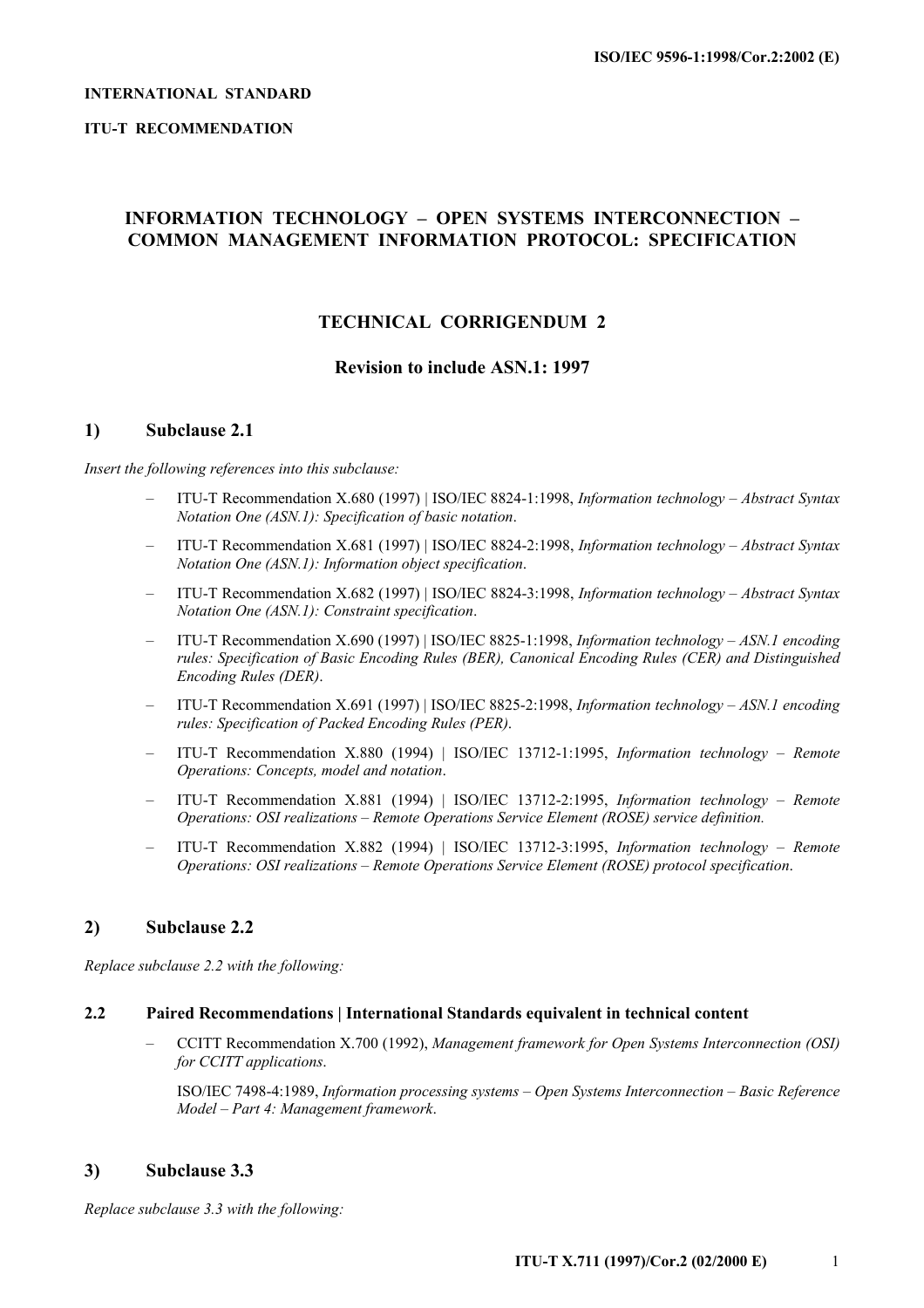#### **3.3 Remote Operations definitions**

This Recommendation | International Standard makes use of the following term defined in ITU-T Rec. X.880 | ISO/IEC 13172-1:

a) linked-operation.

This Recommendation | International Standard makes use of the following terms defined in ITU-T Rec. X.881 | ISO/IEC 13172-2:

- a) association-initiator;
- b) association-responder;
- c) Remote Operation Service Element;
- d) invoker;
- e) performer.

## **4) Subclause 5.2**

#### *Replace the first paragraph with the following:*

This Recommendation | International Standard uses the RO-INVOKE, RO-RESULT, RO-ERROR and RO-REJECT-U services of the Remote Operations Service Element (ROSE) defined in ITU-T Rec. X.880 | ISO/IEC 13712-1. ROSE assumes the use of the presentation service defined in ITU-T Rec. X.216 | ISO/IEC 8822. The confirmed operations of CMIP are asynchronous or synchronous as required by the application. The choice of asynchronous or synchronous is a local matter implemented by the application. The unconfirmed operations of CMIP are asynchronous, outcome not reported. Both the association-initiating and the association-responding application entities can invoke operations.

## **5) Subclause 5.2.2**

*Replace* CCITT Rec. X.229 and ISO/IEC 9072-2 *with* ITU-T Rec. X.882 | ISO/IEC 13712-3.

## **6) Subclause 6.2.1**

*Replace* CCITT Rec. X.229 and ISO/IEC 9072-2 *with* ITU-T Rec. X.882 | ISO/IEC 13712-3.

*Replace* InvokeID *with* invokeId *in Table 2*.

*Replace* Linked-ID *with* linkedId *in Table 2*.

## **7) Subclause 6.4.3**

*Replace* linked-ID *with* linkedId *(occurs 4 times).*

## **8) Subclause 6.4.4**

*Replace* linked-ID *with* linkedId *(occurs twice).*

## **9) Subclause 6.5.3**

*Replace* linked-ID *with* linkedId *(occurs 4 times).*

## **10) Subclause 6.5.4**

*Replace* linked-ID *with* linkedId *(occurs twice).*

## **11) Subclause 6.6.3**

*Replace* linked-ID *with* linkedId *(occurs 4 times)*.

## 2 **ITU-T X.711 (1997)/Cor.2 (02/2000 E)**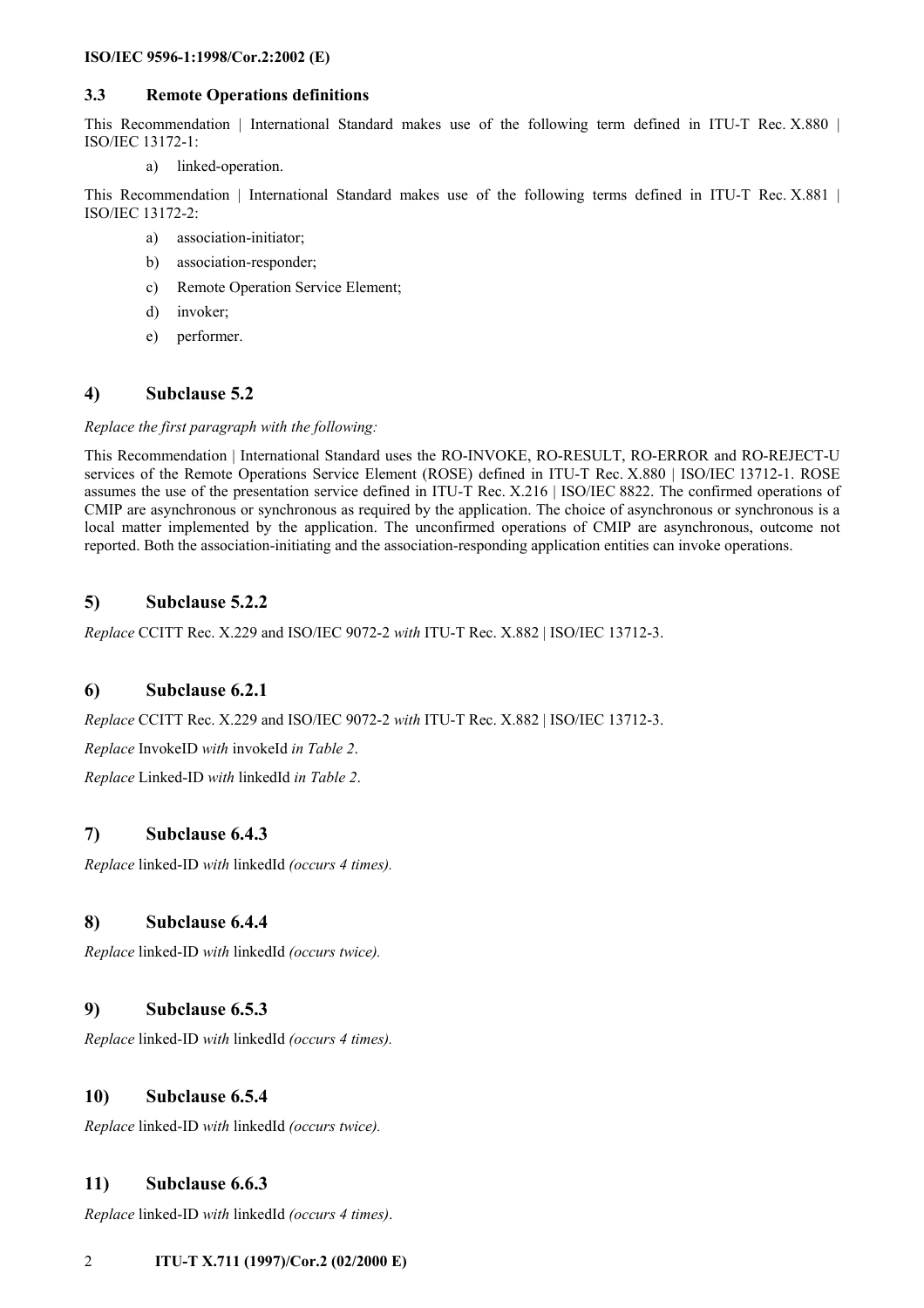## **12) Subclause 6.6.4**

*Replace* linked-ID with linkedId *(occurs twice).*

## **13) Subclause 6.8.3**

*Replace* linked-ID *with* linkedId *(occurs 4 times).*

## **14) Subclause 6.8.4**

*Replace* linked-ID *with* linkedId *(occurs twice).*

## **15) Subclause 7.1**

*Replace the first paragraph with the following:*

The abstract syntax is defined using the notation specified in ITU-T Rec. X.680 | ISO/IEC 8824-1.

## **16) Subclause 7.2**

*Replace* Linked-ID *with* linkedId *in Table 4. Remove the last line of Table 4.* 

## **17) Subclause 7.4**

*Replace with the following:* 

## **7.4 CMIP data units**

The protocol is described in terms of Common Management Information Protocol Data Units exchanged between the peer CMISEs. The PDUs are specified using ASN.1 and the ROSE information objects defined in ITU-T Rec. X.880 | ISO/IEC 13712-1.

*-- Common Management Information Protocol (CMIP)* 

#### **CMIP-1 {joint-iso-itu-t ms(9) cmip(1) modules(0) protocol(3)}**

#### **DEFINITIONS ::= BEGIN**

*-- This ASN.1 specification has been checked for conformance with the ASN.1 standard by the OSS ASN.1 Tools* 

#### **IMPORTS**

```
ERROR, OPERATION 
     FROM Remote-Operations-Information-Objects 
          {joint-iso-itu-t remote-operations(4) informationObjects(5) version1(0)}
```
## **ROS{}, InvokeId, noInvokeId**

 **FROM Remote-Operations-Generic-ROS-PDUs {joint-iso-itu-t remote-operations(4) generic-ROS-PDUs(6) version1(0)};** 

```
CMIP-Operations OPERATION ::= { 
     m-Action | 
     m-Action-Confirmed | 
     m-CancelGet | 
     m-Create | 
     m-Delete | 
     m-EventReport | 
     m-EventReport-Confirmed | 
     m-Get | 
     m-Linked-Reply | 
     m-Set | 
     m-Set-Confirmed }
```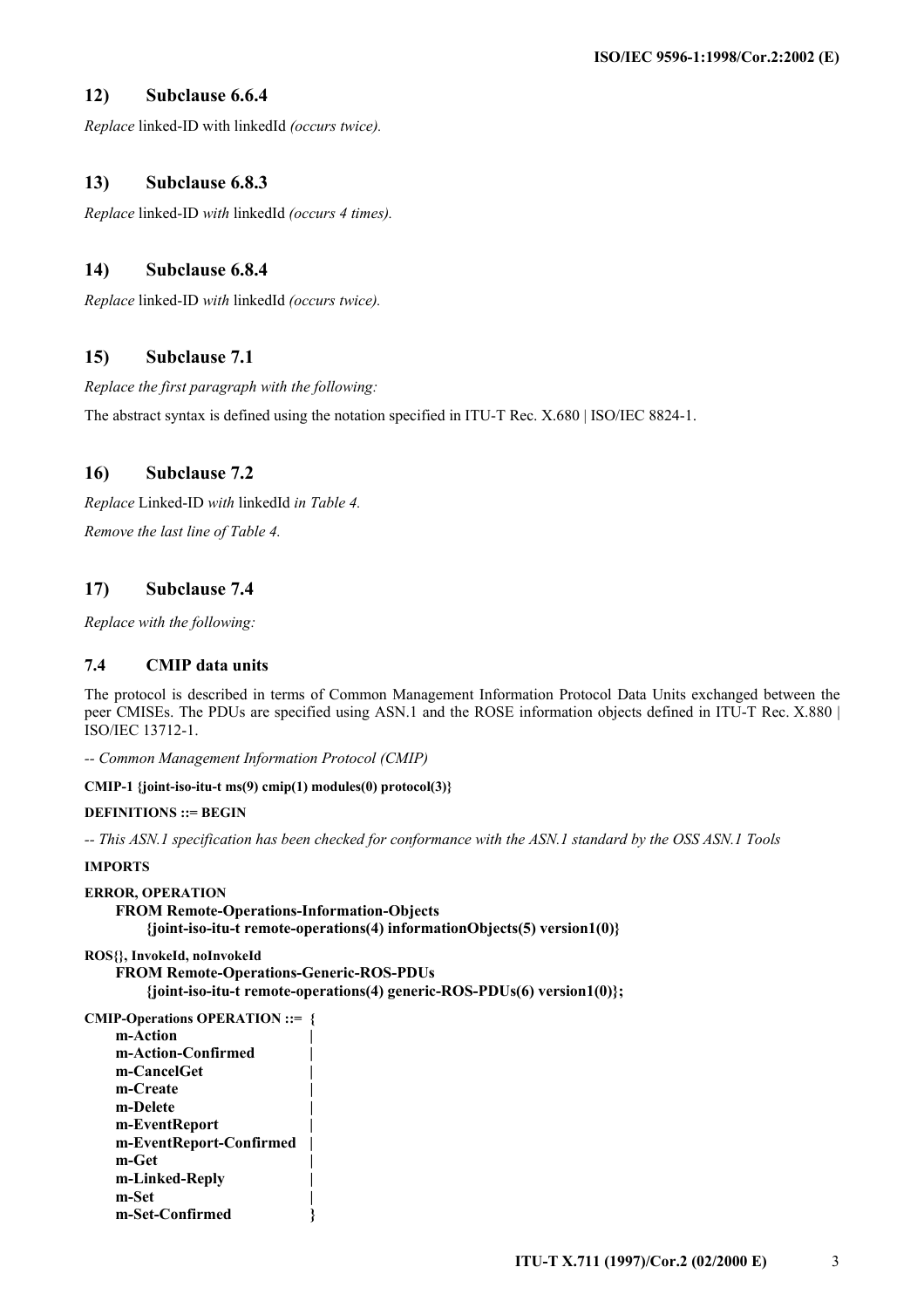```
CMIP-Confirmed-Operations OPERATION ::= { 
    m-Action-Confirmed | 
    m-CancelGet | 
    m-Create | 
    m-Delete | 
    m-EventReport-Confirmed | 
    m-Get | 
    m-Set-Confirmed } 
-- CMISE error definitions 
accessDenied ERROR ::= { 
    PRIORITY {0} 
    CODE local : 2 } 
classInstanceConflict ERROR ::= { 
    PARAMETER BaseManagedObjectId 
    PRIORITY {1} 
    CODE local : 19 } 
complexityLimitation ERROR ::= { 
    PARAMETER ComplexityLimitation OPTIONAL TRUE 
    PRIORITY {1} 
    CODE local : 20 } 
duplicateManagedObjectInstance ERROR ::= { 
    PARAMETER ObjectInstance 
    PRIORITY {1} 
    CODE local : 11 } 
getListError ERROR ::= { 
    PARAMETER GetListError 
    PRIORITY {1} 
    CODE local : 7 } 
invalidArgumentValue ERROR ::= { 
    PARAMETER InvalidArgumentValue 
    PRIORITY {1} 
    CODE local : 15 } 
invalidAttributeValue ERROR ::= { 
    PARAMETER Attribute 
    PRIORITY {1} 
    CODE local : 6 } 
invalidFilter ERROR ::= { 
    PARAMETER CMISFilter 
    PRIORITY {1} 
    CODE local : 4 } 
invalidObjectInstance ERROR ::= { 
    PARAMETER ObjectInstance 
    PRIORITY {1} 
    CODE local : 17 } 
invalidScope ERROR ::= { 
    PARAMETER Scope 
    PRIORITY {1} 
    CODE local : 16 } 
missingAttributeValue ERROR ::= { 
    PARAMETER SET OF AttributeId 
    PRIORITY {1} 
    CODE local : 18 } 
mistypedOperation ERROR ::= { 
    PRIORITY {1} 
    CODE local : 21 }
```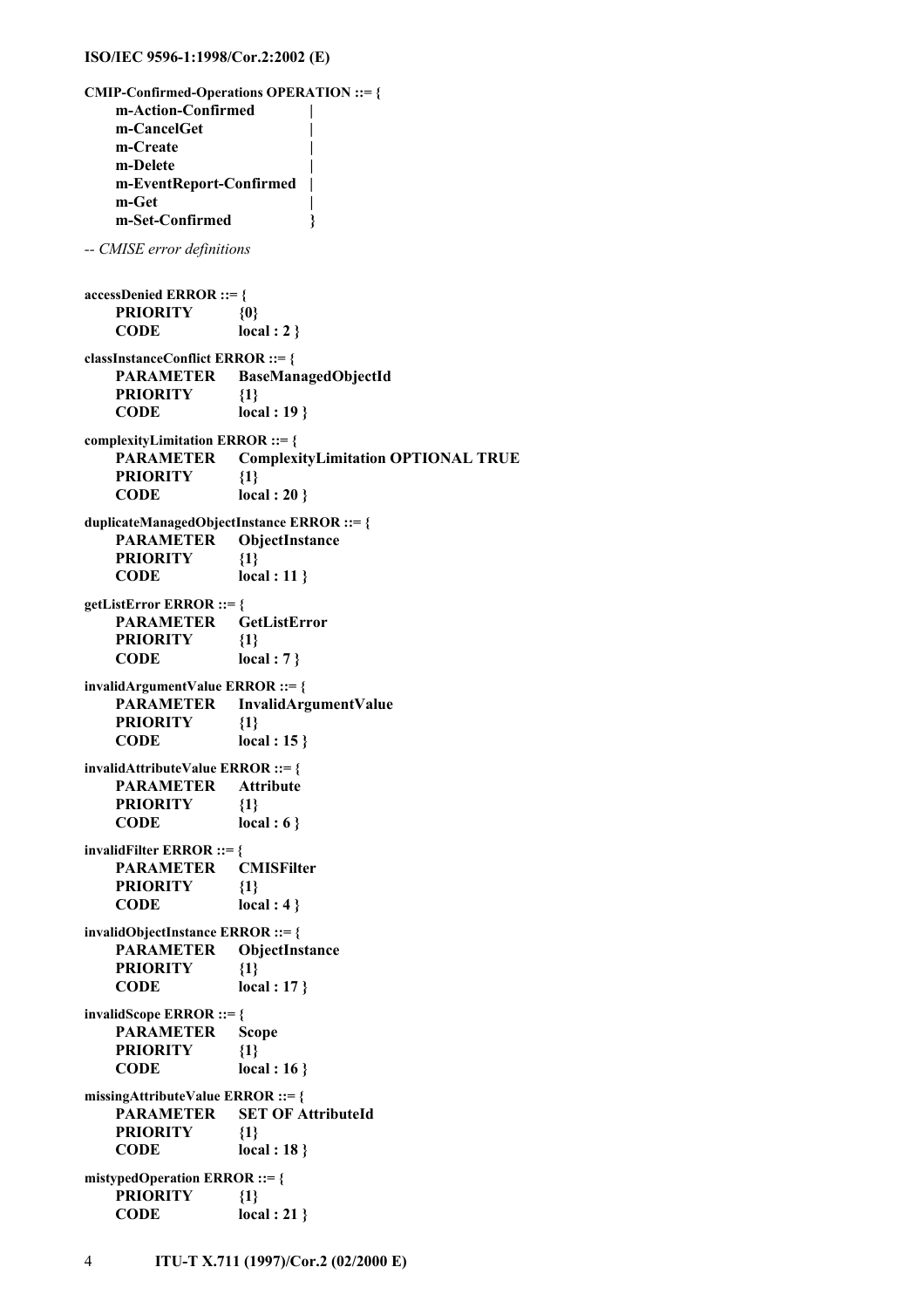**noSuchAction ERROR ::= { PARAMETER NoSuchAction PRIORITY {1} CODE local : 9 } noSuchArgument ERROR ::= { PARAMETER NoSuchArgument PRIORITY {1} CODE local : 14 } noSuchAttribute ERROR ::= { PARAMETER AttributeId PRIORITY {1} CODE local : 5 } noSuchEventType ERROR ::= { PARAMETER NoSuchEventType PRIORITY {1} CODE local : 13 } noSuchInvokeId ERROR ::= { PARAMETER InvokeIDType PRIORITY {1} CODE local : 22 } noSuchObjectClass ERROR ::= { PARAMETER ObjectClass PRIORITY {1} CODE local : 0 } noSuchObjectInstance ERROR ::= { PARAMETER ObjectInstance PRIORITY {1} CODE local : 1 } noSuchReferenceObject ERROR ::= { PARAMETER ObjectInstance PRIORITY {1} CODE local : 12 } operationCancelled ERROR ::= { PRIORITY {1} CODE local : 23 } processingFailure ERROR ::= { PARAMETER ProcessingFailure OPTIONAL TRUE PRIORITY {1} CODE local : 10 } setListError ERROR ::= { PARAMETER SetListError PRIORITY {1} CODE local : 8 } syncNotSupported ERROR ::= { PARAMETER CMISSync PRIORITY {1} CODE local : 3 }**  *-- CMISE operations -- Action operation (M-ACTION)*  **m-Action OPERATION ::= { ARGUMENT ActionArgument RETURN RESULT FALSE ALWAYS RESPONDS FALSE CODE local : 6 } m-Action-Confirmed OPERATION ::= { ARGUMENT ActionArgument**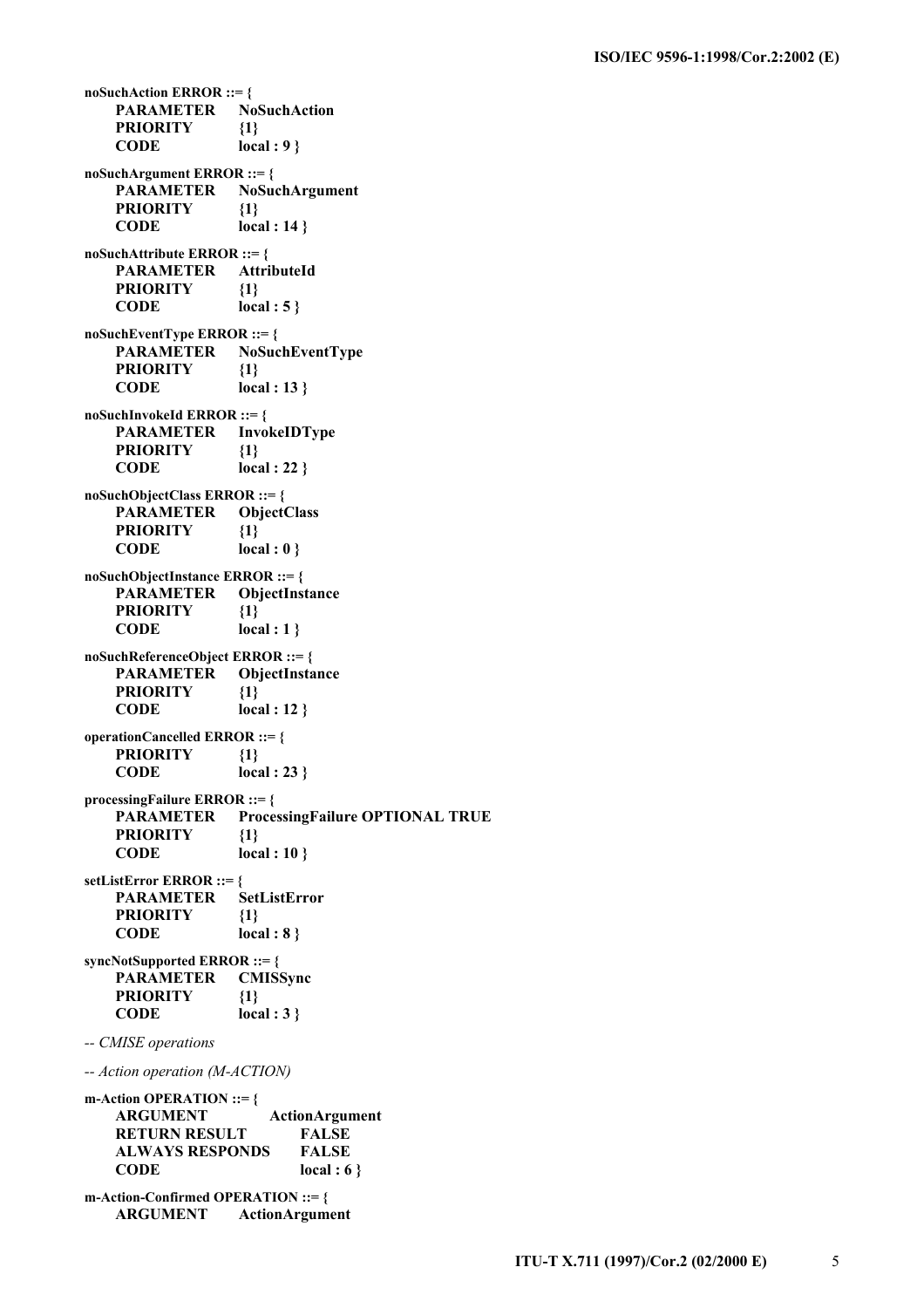| ISO/IEC 9596-1:1998/Cor.2:2002 (E)                       |                                                                                                                                                                                                                                                                                                     |                                                                                                                             |
|----------------------------------------------------------|-----------------------------------------------------------------------------------------------------------------------------------------------------------------------------------------------------------------------------------------------------------------------------------------------------|-----------------------------------------------------------------------------------------------------------------------------|
| <b>RESULT</b>                                            | <b>ActionResult OPTIONAL TRUE</b>                                                                                                                                                                                                                                                                   | -- this result is conditional;                                                                                              |
| <b>ERRORS</b>                                            | $-$ for conditions see 8.3.3.2.9 of ITU-T Rec. X.710<br>{accessDenied   classInstanceConflict   complexityLimitation   invalidScope  <br>invalidArgumentValue   invalidFilter   noSuchAction   noSuchArgument  <br>noSuchObjectClass   noSuchObjectInstance   processingFailure   syncNotSupported} |                                                                                                                             |
| <b>LINKED</b><br><b>CODE</b>                             | {m-Linked-Reply}<br>local : $7$ }                                                                                                                                                                                                                                                                   |                                                                                                                             |
| -- Cancel get operation (M-CANCEL-GET)                   |                                                                                                                                                                                                                                                                                                     |                                                                                                                             |
| m-CancelGet OPERATION ::= {                              |                                                                                                                                                                                                                                                                                                     |                                                                                                                             |
| <b>ARGUMENT</b><br><b>RETURN RESULT</b><br><b>ERRORS</b> | InvokeIDType<br><b>TRUE</b><br>{mistypedOperation   noSuchInvokeId   processingFailure}                                                                                                                                                                                                             |                                                                                                                             |
| <b>CODE</b>                                              | local : $10$ }                                                                                                                                                                                                                                                                                      |                                                                                                                             |
| -- Create operation (M-CREATE)                           |                                                                                                                                                                                                                                                                                                     |                                                                                                                             |
| m-Create OPERATION ::= $\{$                              |                                                                                                                                                                                                                                                                                                     |                                                                                                                             |
| <b>ARGUMENT</b><br><b>RESULT</b>                         | CreateArgument<br><b>CreateResult OPTIONAL TRUE</b>                                                                                                                                                                                                                                                 | -- this result is conditional;<br>$-$ for conditions see 8.3.4.1.3 of ITU-T Rec. X.710                                      |
| <b>ERRORS</b>                                            | {accessDenied   classInstanceConflict   duplicateManagedObjectInstance  <br>invalidAttributeValue   invalidObjectInstance   missingAttributeValue   noSuchAttribute  <br>noSuchObjectClass   noSuchObjectInstance   noSuchReferenceObject   processingFailure}                                      |                                                                                                                             |
| <b>CODE</b>                                              | local: 8                                                                                                                                                                                                                                                                                            |                                                                                                                             |
| -- Delete operation (M-DELETE)                           |                                                                                                                                                                                                                                                                                                     |                                                                                                                             |
| m-Delete OPERATION ::= $\{$                              |                                                                                                                                                                                                                                                                                                     |                                                                                                                             |
| <b>ARGUMENT</b><br><b>RESULT</b>                         | DeleteArgument<br><b>DeleteResult OPTIONAL TRUE</b>                                                                                                                                                                                                                                                 | -- this result is conditional;                                                                                              |
| <b>ERRORS</b>                                            | $-$ for conditions see 8.3.5.2.8 of ITU-T Rec. X.710<br>{accessDenied   classInstanceConflict   complexityLimitation   invalidFilter   invalidScope  <br>noSuchObjectClass   noSuchObjectInstance   processingFailure   syncNotSupported}                                                           |                                                                                                                             |
| <b>LINKED</b><br><b>CODE</b>                             | {m-Linked-Reply}<br>$local: 9$ }                                                                                                                                                                                                                                                                    |                                                                                                                             |
| -- Event Reporting operations (M-EVENT-REPORT)           |                                                                                                                                                                                                                                                                                                     |                                                                                                                             |
| m-EventReport OPERATION ::= {                            |                                                                                                                                                                                                                                                                                                     |                                                                                                                             |
| <b>ARGUMENT</b><br><b>RETURN RESULT</b>                  | <b>EventReportArgument</b><br><b>FALSE</b>                                                                                                                                                                                                                                                          |                                                                                                                             |
| <b>ALWAYS RESPONDS</b>                                   | <b>FALSE</b>                                                                                                                                                                                                                                                                                        |                                                                                                                             |
| <b>CODE</b>                                              | local : $0$ }                                                                                                                                                                                                                                                                                       |                                                                                                                             |
| m-EventReport-Confirmed OPERATION ::= {                  |                                                                                                                                                                                                                                                                                                     |                                                                                                                             |
| <b>ARGUMENT</b>                                          | <b>EventReportArgument</b>                                                                                                                                                                                                                                                                          |                                                                                                                             |
| <b>RESULT</b><br><b>ERRORS</b>                           | <b>EventReportResult OPTIONAL TRUE</b>                                                                                                                                                                                                                                                              | {invalidArgumentValue   noSuchArgument   noSuchEventType  <br>noSuchObjectClass   noSuchObjectInstance   processingFailure} |
| <b>CODE</b>                                              | local: 1                                                                                                                                                                                                                                                                                            |                                                                                                                             |
| $\alpha$ mm                                              |                                                                                                                                                                                                                                                                                                     |                                                                                                                             |

*-- Get operation (M-GET)* 

| m-Get OPERATION ::= $\{$ |                                                                              |  |
|--------------------------|------------------------------------------------------------------------------|--|
| <b>ARGUMENT</b>          | <b>GetArgument</b>                                                           |  |
| <b>RESULT</b>            | <b>GetResult OPTIONAL TRUE</b> -- this result is conditional;                |  |
|                          | $-$ for conditions see 8.3.1.2.8 of ITU-T Rec. X.710                         |  |
| <b>ERRORS</b>            | {accessDenied   classInstanceConflict   complexityLimitation   getListError  |  |
|                          | invalidFilter                                                                |  |
|                          | invalidScope   noSuchObjectClass   noSuchObjectInstance   operationCancelled |  |
|                          | processingFailure   syncNotSupported}                                        |  |
| <b>LINKED</b>            | {m-Linked-Reply}                                                             |  |
| <b>CODE</b>              | local : $3$ }                                                                |  |
|                          |                                                                              |  |

*-- Linked operation to M-GET, M-SET (Confirmed), M-ACTION (Confirmed), and M-DELETE*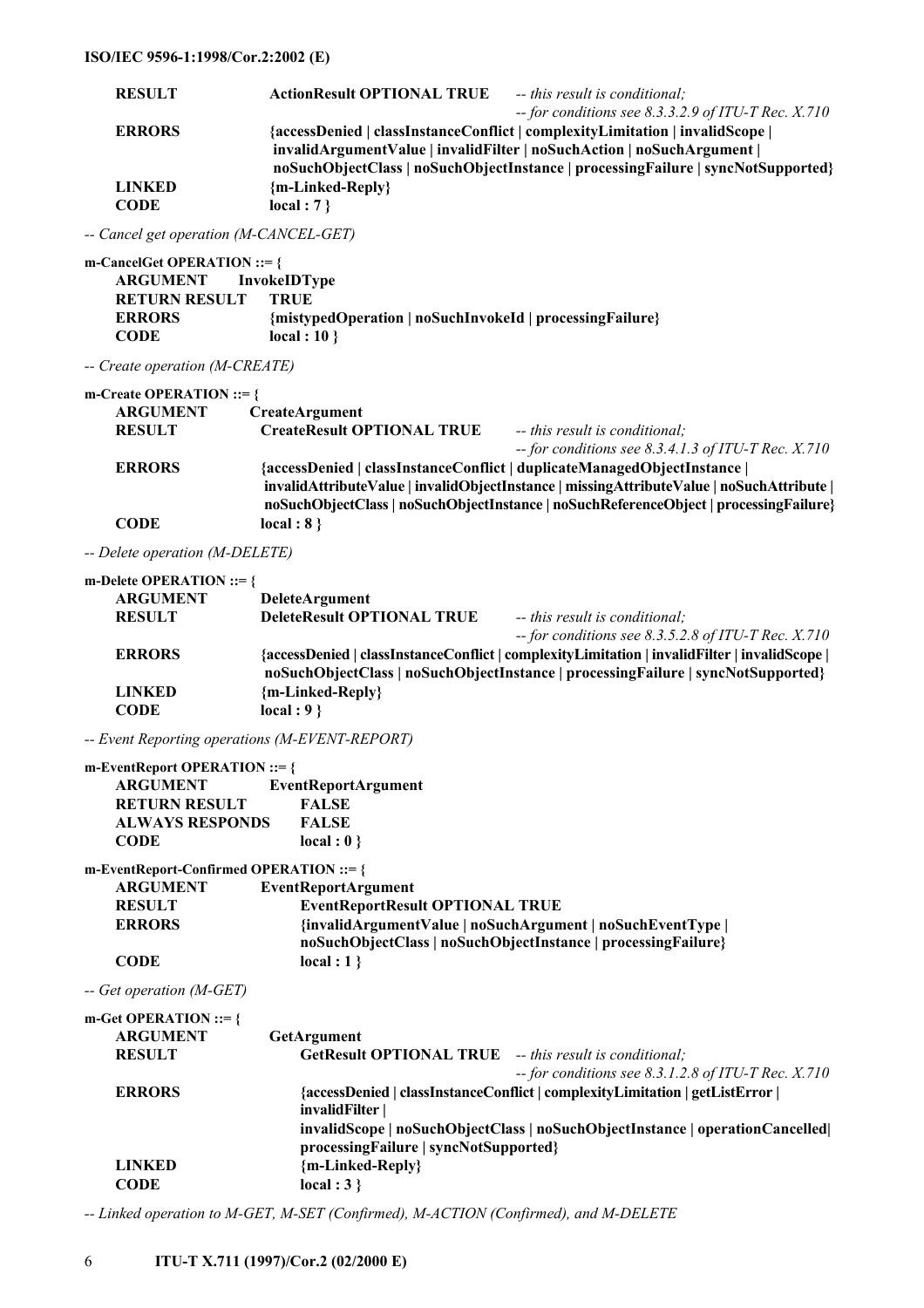**m-Linked-Reply OPERATION ::= { ARGUMENT LinkedReplyArgument CODE local : 2 }** 

*-- Set operations (M-SET)* 

| m-Set OPERATION ::= $\{$           |                                                                             |                                                                              |  |
|------------------------------------|-----------------------------------------------------------------------------|------------------------------------------------------------------------------|--|
| <b>ARGUMENT</b>                    | <b>SetArgument</b>                                                          |                                                                              |  |
| <b>RETURN RESULT</b>               | <b>FALSE</b>                                                                |                                                                              |  |
| <b>ALWAYS RESPONDS</b>             | <b>FALSE</b>                                                                |                                                                              |  |
| <b>CODE</b>                        | local: 4                                                                    |                                                                              |  |
| m-Set-Confirmed OPERATION ::= $\{$ |                                                                             |                                                                              |  |
| <b>ARGUMENT</b>                    | <b>SetArgument</b>                                                          |                                                                              |  |
| <b>RESULT</b>                      | <b>SetResult OPTIONAL TRUE</b> -- this result is conditional:               |                                                                              |  |
|                                    |                                                                             | $-$ for conditions see 8.3.2.2.9 of ITU-T Rec. X.710                         |  |
| <b>ERRORS</b>                      |                                                                             | {accessDenied   classInstanceConflict   complexityLimitation   invalidFilter |  |
|                                    | invalidScope                                                                |                                                                              |  |
|                                    | noSuchObjectClass   noSuchObjectInstance   processingFailure   setListError |                                                                              |  |
|                                    | syncNotSupported {                                                          |                                                                              |  |
| <b>LINKED</b>                      | {m-Linked-Reply}                                                            |                                                                              |  |
| CODE                               | local : $5$ }                                                               |                                                                              |  |

*-- INFORMATION OBJECT definitions* 

*-- While it is possible to use the Information object class definitions defined below to specify* 

*-- Action types, Attribute types, Event Report types, and their associated ASN.1 type definitions,* 

*-- the alternative approach using GDMO templates, as defined in ITU-T Rec. X.722 | ISO/IEC 10165-4,* 

*-- continues to be available for use with this Recommendation | International Standard.* 

# **CMIP-ACTION ::= CLASS { &id ActionTypeId UNIQUE, &Value } WITH SYNTAX {TYPE &Value ID &id } CMIP-ATTRIBUTE ::= CLASS { &id AttributeId UNIQUE, &Value } WITH SYNTAX {TYPE &Value ID &id } CMIP-AVA ::= CLASS { &id OBJECT IDENTIFIER UNIQUE, &Value** } *AValue* } *AValue* } **CMIP-EVENT ::= CLASS { &id EventTypeId UNIQUE, &Value } WITH SYNTAX {TYPE &Value ID &id } CMIP-SPECIFICERROR ::= CLASS { &id OBJECT IDENTIFIER UNIQUE, &Value** } *AValue* } *AValue* }  **WITH SYNTAX {TYPE &Value ID &id }**  *-- Supporting type definitions*  **AccessControl ::= EXTERNAL ActionArgument ::= SEQUENCE { COMPONENTS OF BaseManagedObjectId, accessControl [5] AccessControl OPTIONAL, synchronization [6] IMPLICIT CMISSync DEFAULT bestEffort, scope [7] Scope DEFAULT namedNumbers : baseObject,**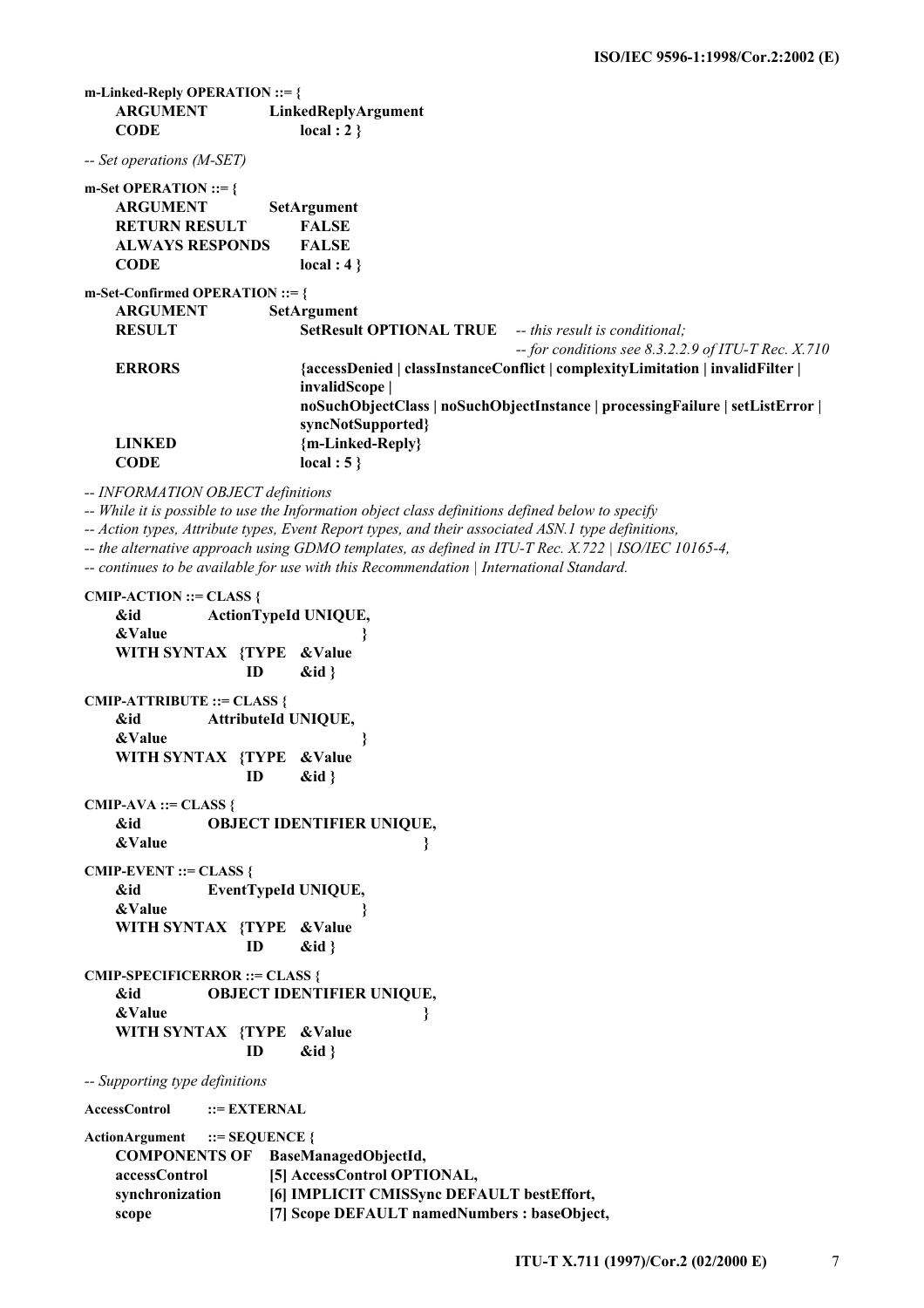```
filter CMISFilter DEFAULT and : {},
    actionInfo [12] IMPLICIT ActionInfo, 
    ... 
    } 
ActionError ::= SEQUENCE { 
    managedObjectClass ObjectClass OPTIONAL, 
    managedObjectInstance ObjectInstance OPTIONAL, 
    currentTime [5] IMPLICIT GeneralizedTime OPTIONAL, 
    actionErrorInfo [6] ActionErrorInfo, 
    ... 
    } 
ActionErrorInfo ::= SEQUENCE { 
    errorStatus ENUMERATED { accessDenied (2), 
                              noSuchAction (9), 
                              noSuchArgument (14), 
                              invalidArgumentValue (15), 
... },
    errorInfo CHOICE { 
        actionType CMIP-ACTION.&id ({ActionSet}), 
        actionArgument [0] NoSuchArgument, 
        argumentValue [1] InvalidArgumentValue 
    }, 
    ... } 
ActionInfo ::= SEQUENCE { 
    actionType CMIP-ACTION.&id ({ActionSet}), 
    actionInfoArg [4] CMIP-ACTION.&Value ({ActionSet} {@.actionType}) OPTIONAL 
    } 
ActionReply ::= SEQUENCE { 
    actionType CMIP-ACTION.&id ({ActionSet}), 
    actionReplyInfo [4] CMIP-ACTION.&Value ({ActionSet} {@.actionType}) 
    } 
ActionResult ::= SEQUENCE { 
    managedObjectClass ObjectClass OPTIONAL, 
    managedObjectInstance ObjectInstance OPTIONAL, 
    currentTime [5] IMPLICIT GeneralizedTime OPTIONAL, 
    actionReply [6] IMPLICIT ActionReply OPTIONAL, 
    ... 
    } 
ActionSet CMIP-ACTION ::= {...} 
ActionTypeId ::= CHOICE { 
    globalForm [2] IMPLICIT OBJECT IDENTIFIER, 
    localForm [3] IMPLICIT INTEGER 
    } 
-- This Recommendation | International Standard does not allocate any values for localForm. 
-- as part of the application context in which they are used 
Attribute ::= SEQUENCE { 
    id CMIP-ATTRIBUTE.&id ({AttributeSet}), 
 value CMIP-ATTRIBUTE.&Value ({AttributeSet} {@.id}) 
 } 
AttributeError ::= SEQUENCE { 
 errorStatus ENUMERATED { accessDenied (2), 
noSuchAttribute (5),
```
*-- Where this alternative is used, the permissible values for the integers and their meanings shall be defined* 

| value                        | <b>CMIP-ATTRIBUTE.&amp;Value</b> | $({\text{AttributeSet}} {\mathcal{Q}, id})$ |       |
|------------------------------|----------------------------------|---------------------------------------------|-------|
| AttributeError::= SEQUENCE { |                                  |                                             |       |
| errorStatus                  | <b>ENUMERATED {</b>              | accessDenied                                | (2),  |
|                              |                                  | noSuchAttribute                             | (5),  |
|                              |                                  | invalidAttributeValue                       | (6),  |
|                              |                                  | invalidOperation                            | (24), |
|                              |                                  | invalidOperator                             | (25), |
|                              |                                  | $ \nbrace$                                  |       |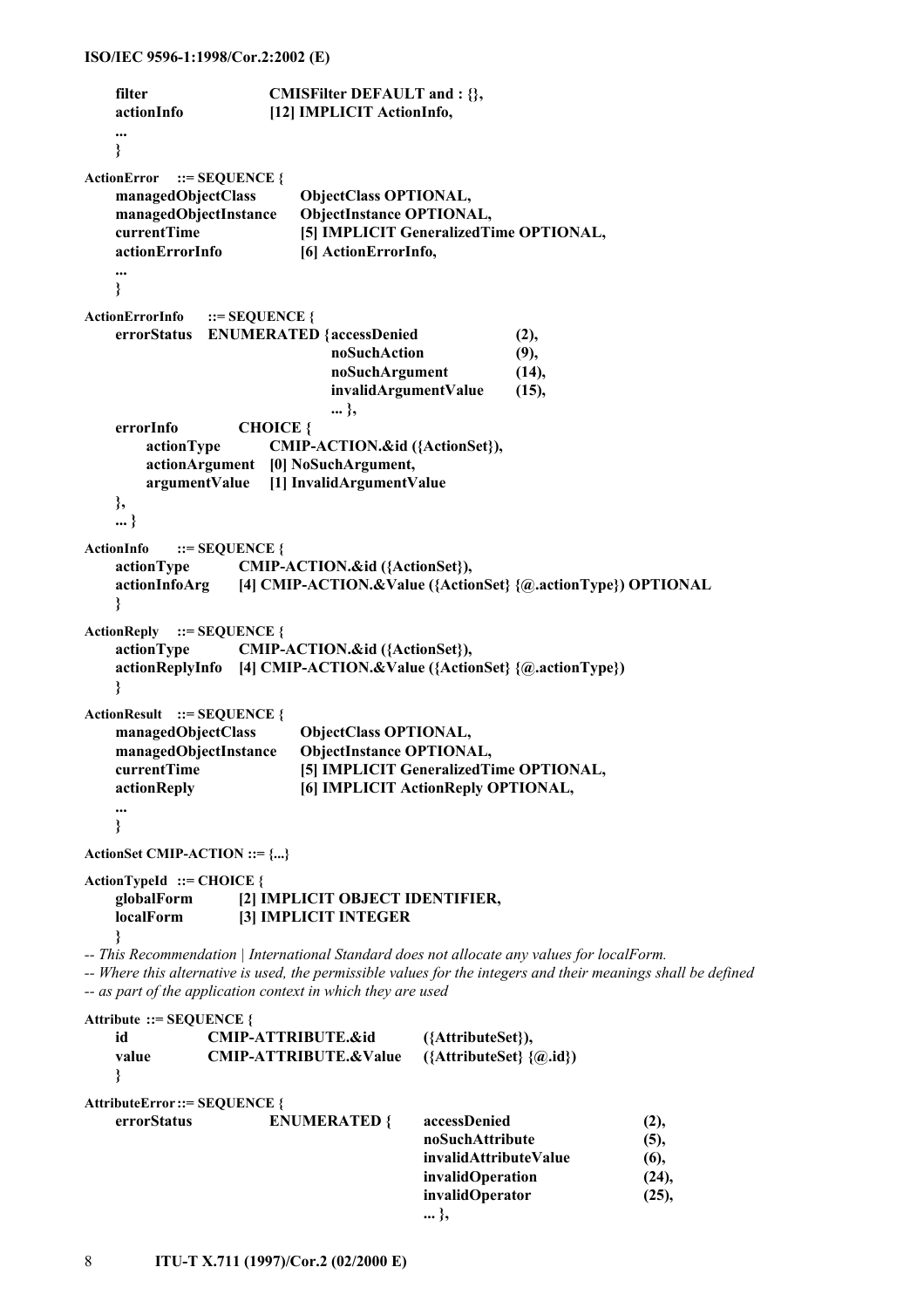```
 modifyOperator [2] IMPLICIT ModifyOperator OPTIONAL, -- present for invalidOperator 
                                                                 -- and invalidOperation 
    attributeId CMIP-ATTRIBUTE.&id ({AttributeSet}), 
    attributeValue CMIP-ATTRIBUTE.&Value ({AttributeSet} {@.attributeId}) OPTIONAL 
                                                         -- value is absent for setToDefault 
    } 
AttributeId ::= CHOICE { 
    globalForm [0] IMPLICIT OBJECT IDENTIFIER, 
    localForm [1] IMPLICIT INTEGER 
    } 
-- This Recommendation | International Standard does not allocate any values for localForm. 
-- Where this alternative is used, the permissible values for the integers and their meanings shall be defined 
-- as part of the application context in which they are used 
AttributeIdError ::= SEQUENCE { 
    errorStatus ENUMERATED { accessDenied (2), 
                                noSuchAttribute (5), 
... },
    attributeId AttributeId, 
    ... 
    } 
AttributeSet CMIP-ATTRIBUTE ::= {...} 
AttributeValueAssertion ::= SEQUENCE { 
    id CMIP-AVA.&id ({AvaSet}), 
    value CMIP-AVA.&Value ({AvaSet} {@.id}) 
    } 
AvaSet CMIP-AVA ::= {...} 
BaseManagedObjectId ::= SEQUENCE { 
    baseManagedObjectClass ObjectClass, 
    baseManagedObjectInstance ObjectInstance 
    } 
CMISFilter ::= CHOICE { 
    item [8] FilterItem, 
    and [9] IMPLICIT SET OF CMISFilter, 
    or [10] IMPLICIT SET OF CMISFilter, 
    not [11] CMISFilter 
    } 
CMISSync ::= ENUMERATED { bestEffort (0),
atomic (1) }
ComplexityLimitation ::= SET { 
    scope [0] Scope OPTIONAL, 
    filter[1] CMISFilter OPTIONAL, 
    sync [2] CMISSync OPTIONAL, 
     ... 
    } 
CreateArgument ::= SEQUENCE { 
    managedObjectClass ObjectClass, 
    managedOrSuperiorObjectInstance CHOICE { 
        managedObjectInstance ObjectInstance, 
        superiorObjectInstance [8] ObjectInstance } OPTIONAL, 
accessControl [5] AccessControl OPTIONAL, 
    referenceObjectInstance [6] ObjectInstance OPTIONAL, 
    attributeList [7] IMPLICIT SET OF Attribute OPTIONAL, 
    ...
```
 **}**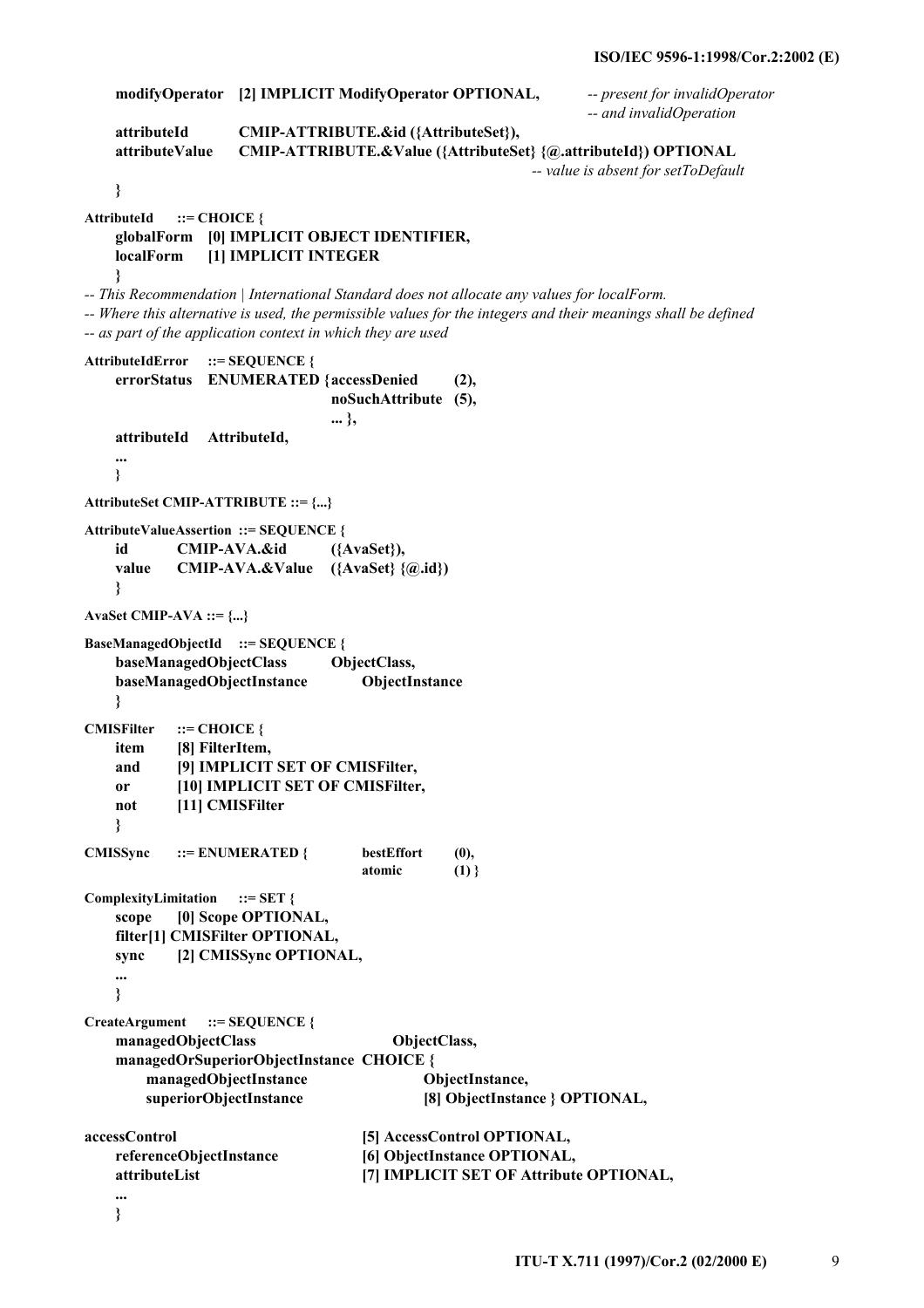```
ISO/IEC 9596-1:1998/Cor.2:2002 (E)
```

```
CreateResult ::= SEQUENCE { 
    managedObjectClass ObjectClass OPTIONAL, 
    managedObjectInstance ObjectInstance OPTIONAL, -- shall be returned if omitted from CreateArgument
    currentTime [5] IMPLICIT GeneralizedTime OPTIONAL, 
    attributeList [6] IMPLICIT SET OF Attribute OPTIONAL, 
 ... 
    } 
DeleteArgument ::= SEQUENCE { 
    COMPONENTS OF BaseManagedObjectId, 
    accessControl [5] AccessControl OPTIONAL, 
    synchronization [6] IMPLICIT CMISSync DEFAULT bestEffort, 
   scope [7] Scope DEFAULT namedNumbers : baseObject,
   filter CMISFilter DEFAULT and : {},
    ... 
    } 
DeleteError ::= SEQUENCE { 
    managedObjectClass ObjectClass OPTIONAL, 
    managedObjectInstance ObjectInstance OPTIONAL, 
    currentTime [5] IMPLICIT GeneralizedTime OPTIONAL, 
   deleteErrorInfo [6] ENUMERATED { accessDenied (2),
... },
    ... } 
DeleteResult ::= SEQUENCE { 
    managedObjectClass ObjectClass OPTIONAL, 
    managedObjectInstance ObjectInstance OPTIONAL, 
    currentTime [5] IMPLICIT GeneralizedTime OPTIONAL, 
    ... 
    } 
DistinguishedName ::= RDNSequence 
EventReply ::= SEQUENCE { 
    eventType CMIP-EVENT.&id ({EventSet}), 
    eventReplyInfo [8] CMIP-EVENT.&Value ({EventSet} {@.eventType}) OPTIONAL 
    } 
EventReportArgument ::= SEQUENCE { 
    managedObjectClass ObjectClass, 
    managedObjectInstance ObjectInstance, 
   eventTime [5] IMPLICIT GeneralizedTime OPTIONAL,
   eventType CMIP-EVENT.&id ({EventSet}),
   eventInfo [8] CMIP-EVENT. & Value ({EventSet} {@.eventType}) OPTIONAL,
    ... 
    } 
EventReportResult ::= SEQUENCE { 
    managedObjectClass ObjectClass OPTIONAL, 
    managedObjectInstance ObjectInstance OPTIONAL, 
    currentTime [5] IMPLICIT GeneralizedTime OPTIONAL, 
    eventReply EventReply OPTIONAL, 
 ... 
    } 
EventSet CMIP-EVENT ::= {...} 
EventTypeId ::= CHOICE { 
    globalForm [6] IMPLICIT OBJECT IDENTIFIER, 
    localForm [7] IMPLICIT INTEGER 
    } 
-- This Recommendation | International Standard does not allocate any values for localForm. 
-- Where this alternative is used, the permissible values for the integers and their meanings shall be defined
```

```
-- as part of the application context in which they are used
```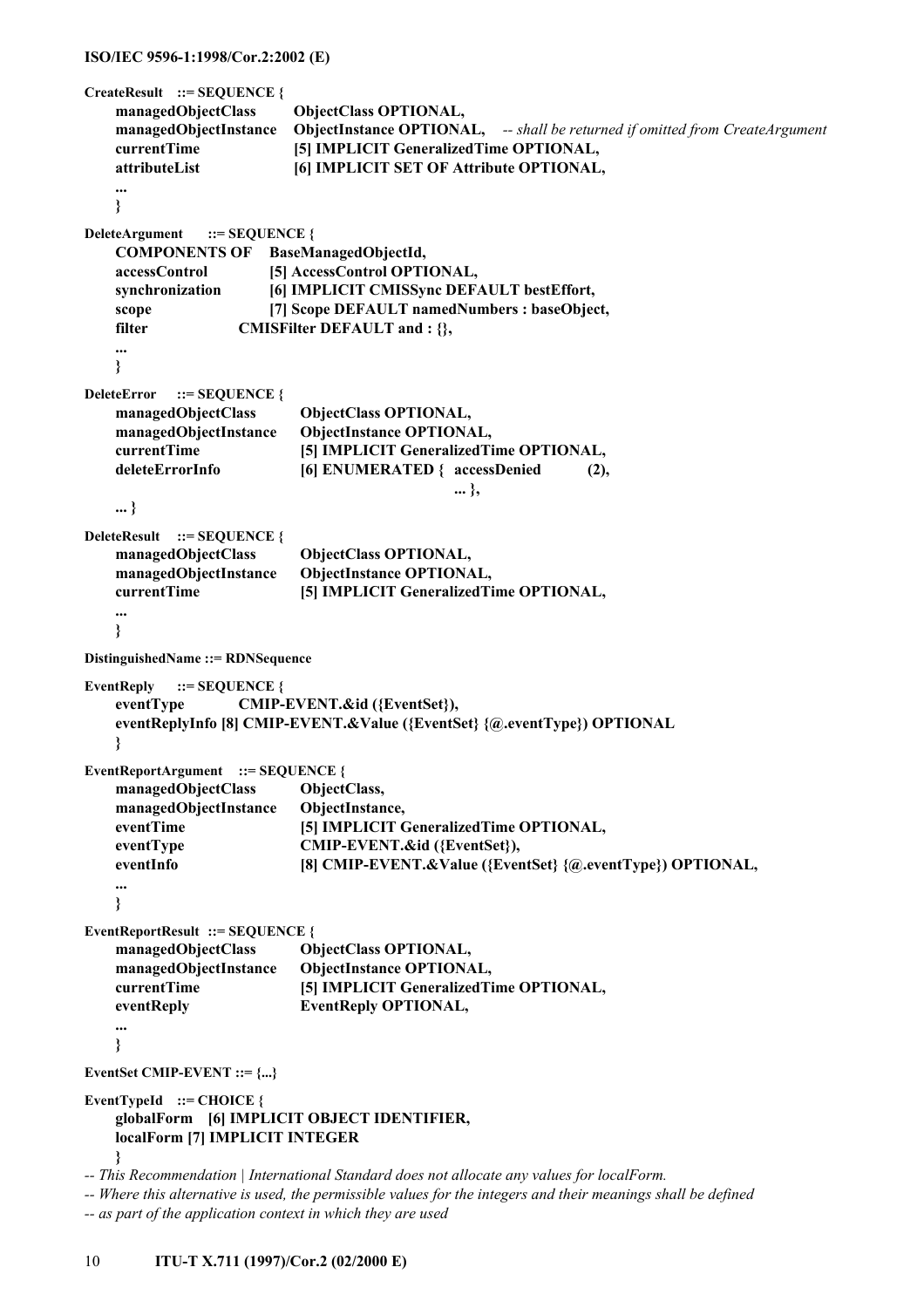```
FilterItem ::= CHOICE { 
    equality [0] IMPLICIT Attribute, 
    substrings [1] IMPLICIT SEQUENCE OF CHOICE { 
        initialString [0] IMPLICIT Attribute, 
        anyString [1] IMPLICIT Attribute, 
       finalString [2] IMPLICIT Attribute },
    greaterOrEqual [2] IMPLICIT Attribute, -- asserted value ≥ attribute value
    lessOrEqual [3] IMPLICIT Attribute, -- asserted value ≤ attribute value
   present [4] AttributeId,
    subsetOf [5] IMPLICIT Attribute, -- asserted value is a subset of attribute value
    supersetOf [6] IMPLICIT Attribute, -- asserted value is a superset of attribute value
    nonNullSetIntersection [7] IMPLICIT Attribute 
    } 
GetArgument ::= SEOUENCE {
    COMPONENTS OF BaseManagedObjectId, 
    accessControl [5] AccessControl OPTIONAL, 
    synchronization [6] IMPLICIT CMISSync DEFAULT bestEffort, 
   scope [7] Scope DEFAULT namedNumbers : baseObject,
   filter CMISFilter DEFAULT and : {},
    attributeIdList [12] IMPLICIT SET OF AttributeId OPTIONAL, 
    ... 
    } 
GetInfoStatus ::= CHOICE { 
    attributeIdError [0] IMPLICIT AttributeIdError, 
    attribute [1] IMPLICIT Attribute 
    } 
GetListError ::= SEQUENCE {
    managedObjectClass ObjectClass OPTIONAL, 
    managedObjectInstance ObjectInstance OPTIONAL, 
    currentTime [5] IMPLICIT GeneralizedTime OPTIONAL, 
    getInfoList [6] IMPLICIT SET OF GetInfoStatus, 
    ... 
    } 
GetResult ::= SEOUENCE {
    managedObjectClass ObjectClass OPTIONAL, 
    managedObjectInstance ObjectInstance OPTIONAL, 
    currentTime [5] IMPLICIT GeneralizedTime OPTIONAL, 
    attributeList [6] IMPLICIT SET OF Attribute OPTIONAL, 
    ... 
    } 
InvalidArgumentValue ::= CHOICE { 
    actionValue [0] IMPLICIT ActionInfo, 
    eventValue [1] IMPLICIT SEQUENCE { 
        eventType CMIP-EVENT.&id ({EventSet}), 
       eventInfo [8] CMIP-EVENT. & Value ({EventSet} {@.eventType}) OPTIONAL}
    } 
InvokeIDType ::= InvokeId (ALL EXCEPT absent : NULL) 
LinkedReplyArgument ::= CHOICE { 
    getResult [0] IMPLICIT GetResult, 
    getListError [1] IMPLICIT GetListError, 
    setResult [2] IMPLICIT SetResult, 
    setListError [3] IMPLICIT SetListError, 
    actionResult [4] IMPLICIT ActionResult, 
    processingFailure [5] IMPLICIT ProcessingFailure, 
    deleteResult [6] IMPLICIT DeleteResult, 
    actionError [7] IMPLICIT ActionError, 
    deleteError [8] IMPLICIT DeleteError
```

```
 }
```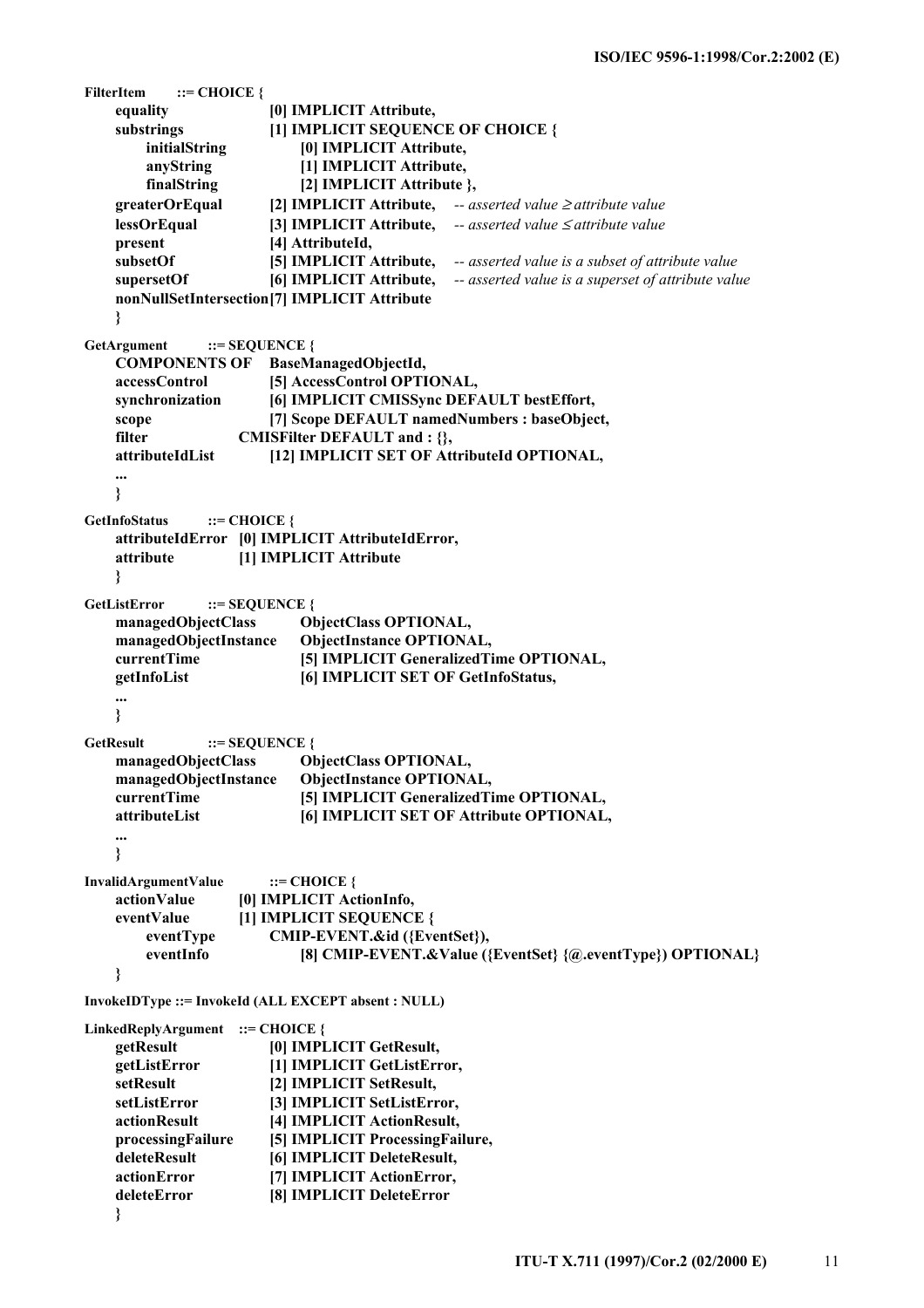#### **ISO/IEC 9596-1:1998/Cor.2:2002 (E)**

```
ModifyOperator ::= INTEGER { replace (0),
                                addValues (1), 
                                removeValues (2), 
                                setToDefault (3) } 
NoSuchAction ::= SEQUENCE { 
     managedObjectClass ObjectClass, 
     actionType CMIP-ACTION.&id ({ActionSet}), 
     ... 
     } 
NoSuchArgument ::= CHOICE { 
     actionId [0] IMPLICIT SEQUENCE { 
         managedObjectClass ObjectClass OPTIONAL, 
        actionType CMIP-ACTION.&id ({ActionSet}) }, 
     eventId [1] IMPLICIT SEQUENCE { 
        managedObjectClass ObjectClass OPTIONAL, 
        eventType CMIP-EVENT.&id ({EventSet}) } 
     } 
NoSuchEventType ::= SEQUENCE { 
     managedObjectClass ObjectClass, 
     eventType CMIP-EVENT.&id ({EventSet}), 
     ... 
     } 
ObjectClass ::= CHOICE { 
     globalForm [0] IMPLICIT OBJECT IDENTIFIER, 
     localForm [1] IMPLICIT INTEGER 
     } 
-- This Recommendation | International Standard does not allocate any values for localForm.
```
*-- Where this alternative is used, the permissible values for the integers and their meanings shall be defined -- as part of the application context in which they are used* 

```
ObjectInstance ::= CHOICE { 
    distinguishedName [2] IMPLICIT DistinguishedName, 
    nonSpecificForm [3] IMPLICIT OCTET STRING, 
    localDistinguishedName [4] IMPLICIT RDNSequence 
    }
```
*-- localDistinguishedName is that portion of the distinguished name that is necessary to unambiguously identify the -- managed object within the context of communication between the open systems* 

```
ProcessingFailure ::= SEQUENCE { 
     managedObjectClass ObjectClass, 
     managedObjectInstance ObjectInstance OPTIONAL, 
     specificErrorInfo [5] SpecificErrorInfo, 
     ... 
     } 
RDNSequence ::= SEQUENCE OF RelativeDistinguishedName 
RelativeDistinguishedName ::= SET OF AttributeValueAssertion 
Scope ::= CHOICE { namedNumbers INTEGER { baseObject (0),
                                                   firstLevelOnly (1), 
                                                  wholeSubtree (2) \},
     individualLevels [1] IMPLICIT INTEGER, -- POSITIVE integer indicates the level to be selected
     baseToNthLevel [2] IMPLICIT INTEGER } -- POSITIVE integer N indicates that the range of levels
```
 *-- (0-N) is to be selected* 

*-- with individualLevels and baseToNthLevel, a value of 0 has the same semantics as baseObject -- with individualLevels, a value of 1 has the same semantics as firstLevelOnly*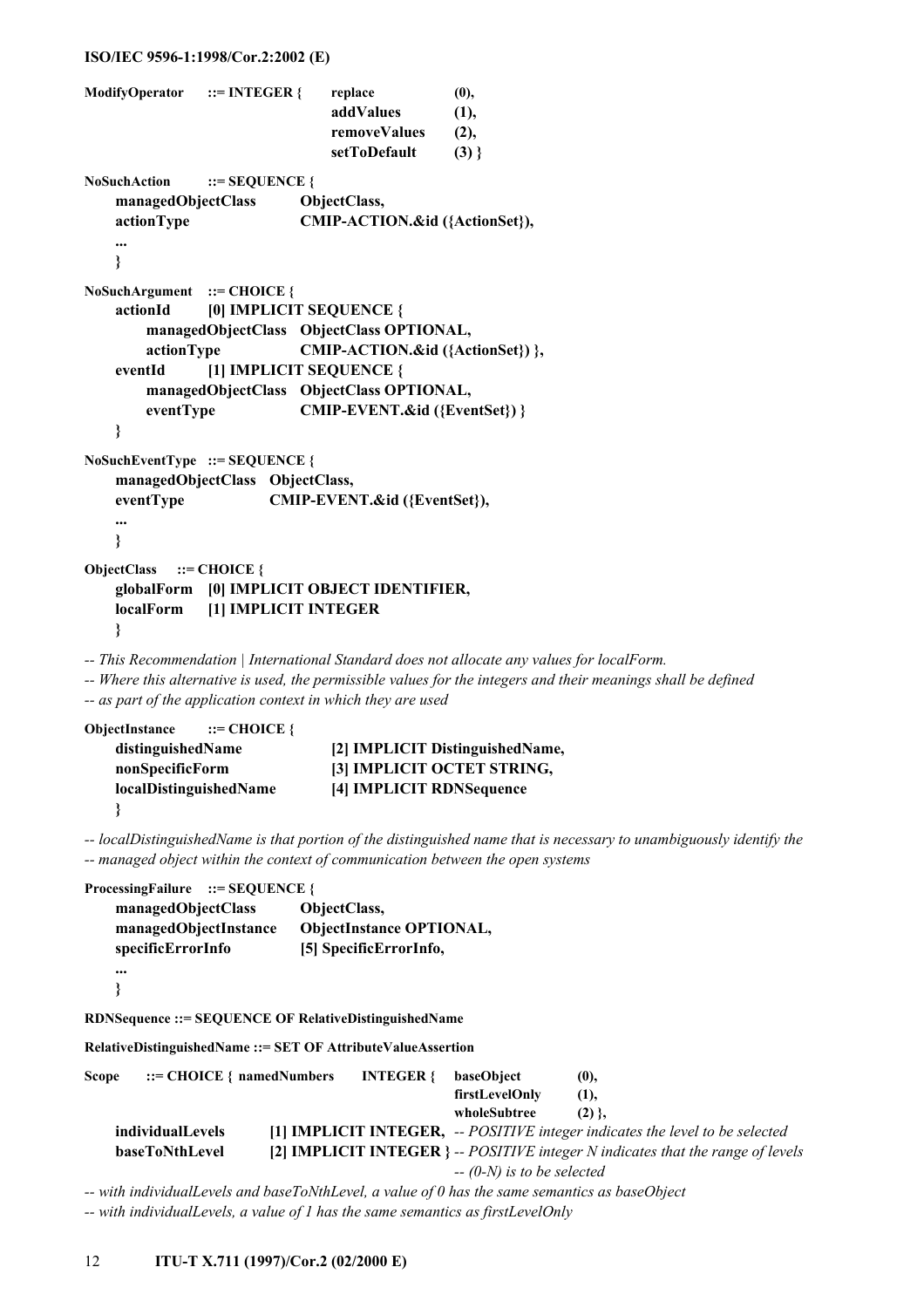```
SetArgument ::= SEQUENCE { 
    COMPONENTS OF BaseManagedObjectId, 
    accessControl [5] AccessControl OPTIONAL, 
    synchronization [6] IMPLICIT CMISSync DEFAULT bestEffort, 
   scope [7] Scope DEFAULT namedNumbers : baseObject,
   filter CMISFilter DEFAULT and : {},
    modificationList [12] IMPLICIT SET OF SEQUENCE { 
        modifyOperator [2] IMPLICIT ModifyOperator DEFAULT replace, 
        attributeId CMIP-ATTRIBUTE.&id ({AttributeSet}), 
        attributeValue CMIP-ATTRIBUTE.&Value ({AttributeSet} {@.attributeId}) OPTIONAL }, 
                                                              -- value is absent for setToDefault 
    ... } 
SetInfoStatus ::= CHOICE {
    attributeError [0] IMPLICIT AttributeError, 
    attribute [1] IMPLICIT Attribute 
    } 
SetListError ::= SEQUENCE { 
    managedObjectClass ObjectClass OPTIONAL, 
    managedObjectInstance ObjectInstance OPTIONAL, 
    currentTime [5] IMPLICIT GeneralizedTime OPTIONAL, 
    setInfoList [6] IMPLICIT SET OF SetInfoStatus, 
    ... 
    } 
SetResult ::= SEQUENCE { 
    managedObjectClass ObjectClass OPTIONAL, 
    managedObjectInstance ObjectInstance OPTIONAL, 
    currentTime [5] IMPLICIT GeneralizedTime OPTIONAL, 
    attributeList [6] IMPLICIT SET OF Attribute OPTIONAL, 
    ... 
    } 
SpecificErrorInfo ::= SEQUENCE { 
    errorId CMIP-SPECIFICERROR.&id ({SpecificErrorSet}), 
    errorInfo CMIP-SPECIFICERROR.&Value ({SpecificErrorSet} {@.errorId}) 
    } 
SpecificErrorSet CMIP-SPECIFICERROR ::= {...} 
-- the following type specifies the constraints to be applied when using ROSE to support CMIP
```
**ROSEapdus ::= ROS{{InvokeIDType}, {CMIP-Operations}, {CMIP-Confirmed-Operations}}** 

**END** *-- End of CMIP syntax definitions*

## **18) Subclause 7.5**

*Replace* Remote-Operations-APDUs.ROSEapdus *with* Remote-Operations-Generic-ROS-PDUs.ROS*.*

*Replace* CCITT Rec. X.229 and ISO/IEC 9072-2 *with* ITU-T Rec. X.880 | ISO/IEC 13712-1*.*

*Replace* CCITT Rec. X.209 and ISO/IEC 8825 *with* ITU-T Rec. X.690 | ISO/IEC 8825-1*.*

## **19) Subclause 8.1**

*Replace* CCITT Rec. X.209 and ISO/IEC 8825 *with* ITU-T Rec. X.690 | ISO/IEC 8825-1*.*

*Replace* CCITT Rec. X.229 and ISO/IEC 9072-2 *with* ITU-T Rec. X.880 | ISO/IEC 13712-1*.*

*Replace item f) with the following:*

f) support the ability of both the association-initiating and the association-responding application entities to invoke operations;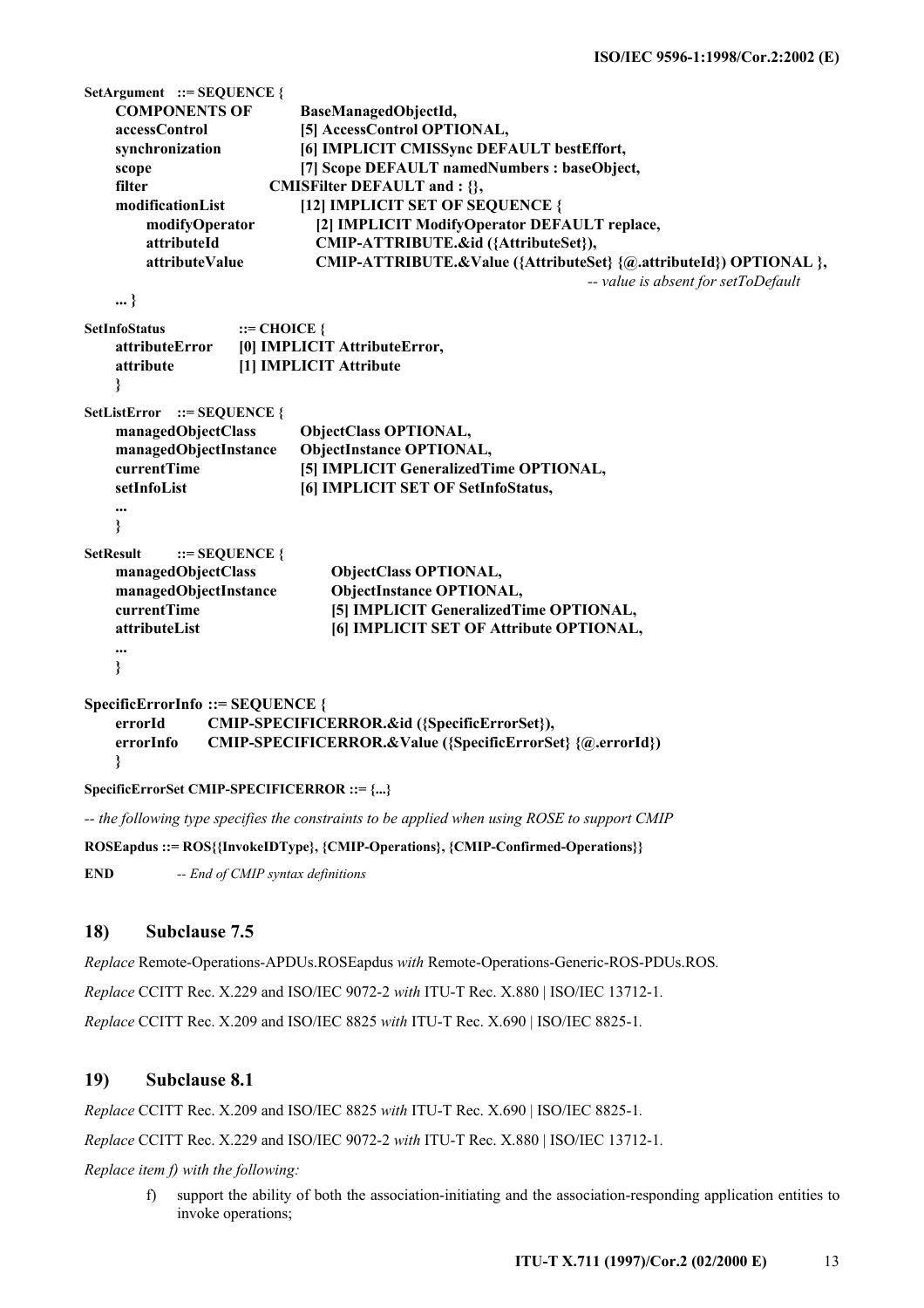#### **20) Annex B**

*Replace with the following:* 

#### **Annex B**

## **Expanded ASN.1 syntax**

(This annex does not form an integral part of this Recommendation | International Standard)

This annex describes how the OPERATION and ERROR information objects of ITU-T Rec. X.880 | ISO/IEC 13712-1 are expanded into ASN.1 data types and subtypes.

If any inconsistencies exist between these definitions and the definitions in clause 7, then the definitions in clause 7 take precedence.

*-- Common Management Information Protocol (CMIP)* 

**CMIP-1 {joint-iso-itu-t ms(9) cmip(1) modules(0) protocol(3)}** 

**DEFINITIONS ::= BEGIN** 

*-- This ASN.1 specification has been checked for conformance with the ASN.1 standard by the OSS ASN.1 Tools* 

#### **IMPORTS**

```
ERROR, OPERATION 
     FROM Remote-Operations-Information-Objects 
          {joint-iso-itu-t remote-operations(4) informationObjects(5) version1(0)}
```

```
ROS{}, InvokeId, noInvokeId
```

```
 FROM Remote-Operations-Generic-ROS-PDUs 
     {joint-iso-itu-t remote-operations(4) generic-ROS-PDUs(6) version1(0)};
```

```
CMIP-Operations OPERATION ::= { 
      m-Action | 
      m-Action-Confirmed | 
      m-CancelGet | 
      m-Create | 
      m-Delete | 
      m-EventReport | 
      m-EventReport-Confirmed | 
      m-Get | 
      m-Linked-Reply | 
      m-Set | 
      m-Set-Confirmed } 
CMIP-Confirmed-Operations OPERATION ::= { 
      m-Action-Confirmed | 
      m-CancelGet | 
      m-Create | 
      m-Delete | 
      m-EventReport-Confirmed | 
      m-Get | 
      m-Set-Confirmed }
```
*-- INFORMATION OBJECT definitions* 

*-- While it is possible to use the Information object class definitions defined below to specify* 

*-- Action types, Attribute types, Event Report types, and their associated ASN.1 type definitions,* 

*-- the alternative approach using GDMO templates, as defined in ITU-T Rec. X.722 | ISO/IEC 10165-4,* 

*-- continues to be available for use with this Recommendation | International Standard.* 

```
CMIP-ACTION ::= CLASS { 
    &id ActionTypeId UNIQUE, 
    &Value } 
    WITH SYNTAX {TYPE &Value 
                    ID &id }
```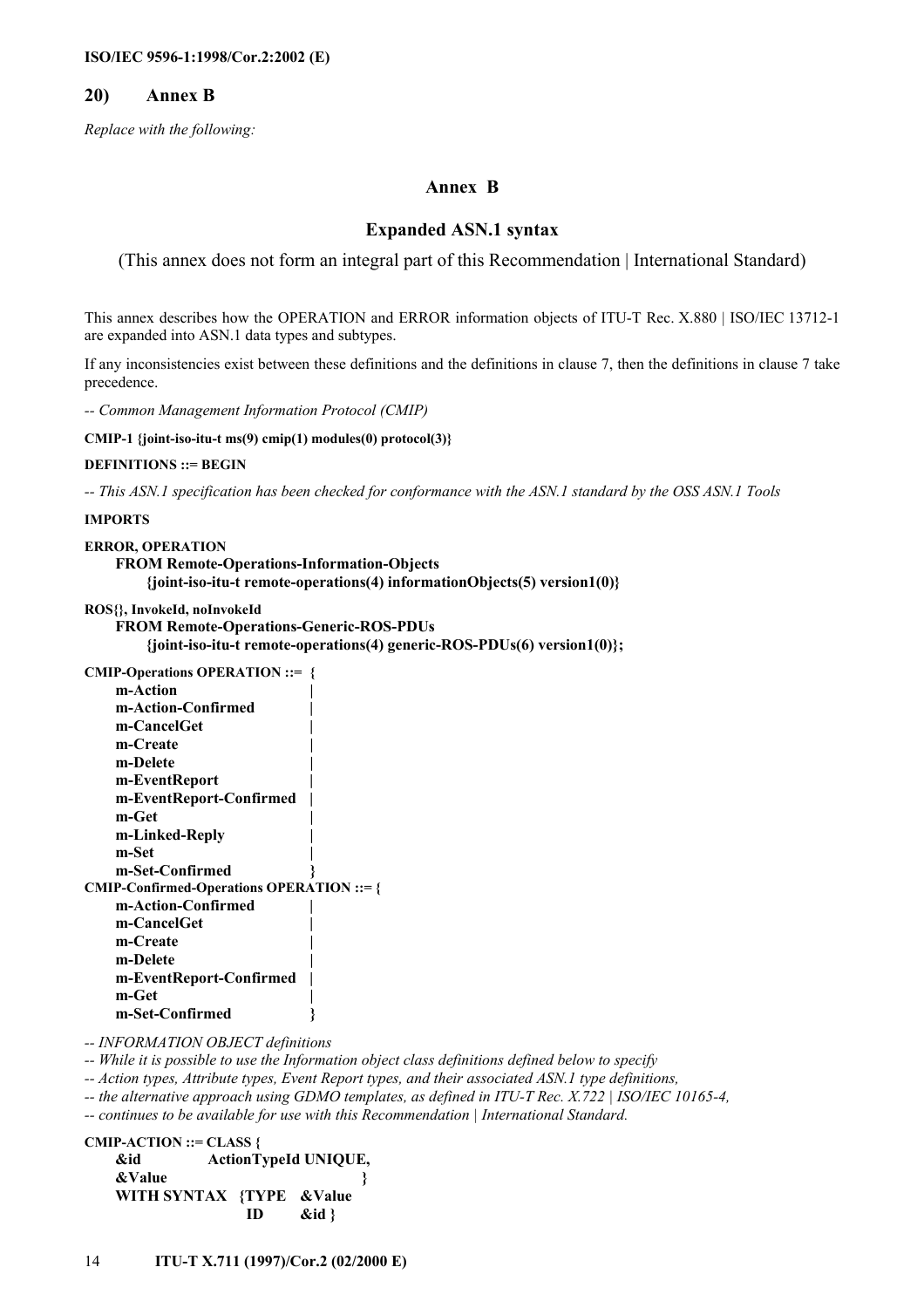```
CMIP-ATTRIBUTE ::= CLASS { 
    &id AttributeId UNIQUE, 
    &Value } 
    WITH SYNTAX {TYPE &Value 
                    ID &id } 
CMIP-AVA ::= CLASS { 
    &id OBJECT IDENTIFIER UNIQUE, 
    &Value } 
CMIP-EVENT ::= CLASS { 
    &id EventTypeId UNIQUE, 
    &Value } 
    WITH SYNTAX {TYPE &Value 
                    ID &id } 
CMIP-SPECIFICERROR ::= CLASS { 
    &id OBJECT IDENTIFIER UNIQUE, 
    &Value } 
    WITH SYNTAX {TYPE &Value 
                    ID &id } 
-- the following type specifies the constraints to be applied when using ROSE to support CMIP
```
## **ROSEapdus ::= ROS{{InvokeIDType}, {CMIP-Operations}, {CMIP-Confirmed-Operations}}**

*-- CMISE operations* 

*-- The following part of the ASN.1 specification provides a definition of ROIVapdu and RORSapdu subtypes used by CMIP.* 

*-- The subtypes of the ROIVapdu define the allowed values of the operation-value and argument defined by that* 

*-- operation-value for all CMIP notifications and operations. The subtypes of the RORSapdu define the allowed* 

*-- values of the operation-value and result defined by that operation-value for all CMIP notifications and operations.* 

**m-Action OPERATION.&operationCode ::= local : 6** 

 **linkedId ABSENT, opcode (m-Cancel-Get), argument (InvokeIDType) } )** 

 **} )** 

```
ROIV-m-Action ::= ROSEapdus (WITH COMPONENTS { 
     invoke (WITH COMPONENTS { 
         invokeId (InvokeIDtype), 
         linkedId ABSENT, 
         opcode (m-Action), 
         argument (ActionArgument) } ) 
     }) 
m-Action-Confirmed OPERATION.&operationCode ::= local : 7 
ROIV-m-Action-Confirmed ::= ROSEapdus (WITH COMPONENTS { 
     invoke (WITH COMPONENTS { 
         invokeId (InvokeIDtype), 
         linkedId ABSENT, 
         opcode (m-Action-Confirmed), 
         argument (ActionArgument) } ) 
     }) 
RORS-m-Action-Confirmed ::= ROSEapdus (WITH COMPONENTS { 
     returnResult (WITH COMPONENTS { 
         invokeId (InvokeIDtype), 
         result (WITH COMPONENTS { 
             opcode (m-Action-Confirmed), 
             result (ActionResult) } ) OPTIONAL } ) 
             -- required only if there is a single reply to the ROIV-m-Action-Confirmed ROSEapdu 
             -- and data is to be returned in the ROSEapdu 
    } ) 
m-Cancel-Get OPERATION.&operationCode ::= local : 10 
ROIV-m-Cancel-Get ::= ROSEapdus (WITH COMPONENTS { 
     invoke (WITH COMPONENTS { 
         invokeId (InvokeIDtype),
```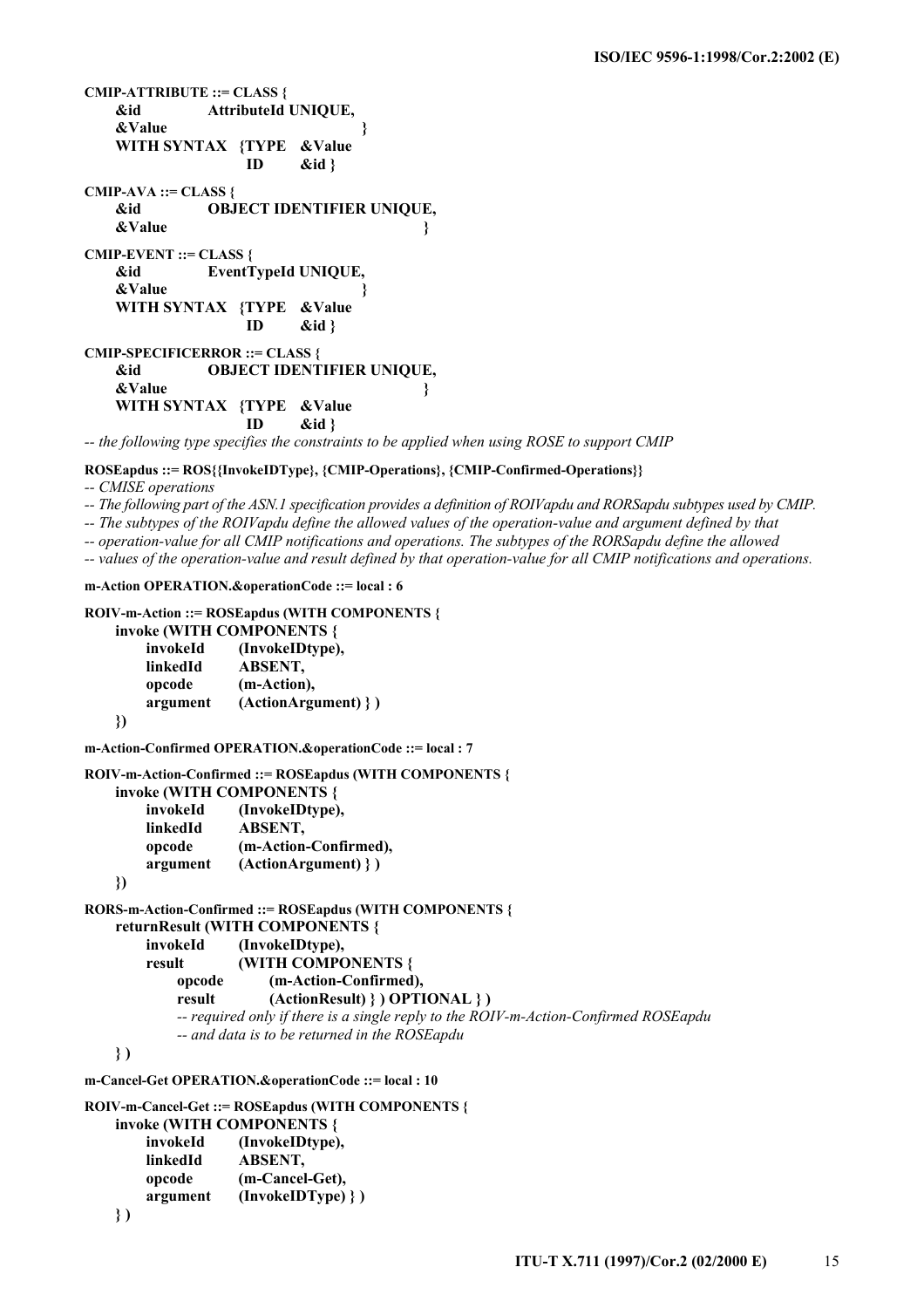```
ISO/IEC 9596-1:1998/Cor.2:2002 (E)
```

```
RORS-m-Cancel-Get ::= ROSEapdus (WITH COMPONENTS { 
     returnResult (WITH COMPONENTS { 
         invokeId (InvokeIDtype) } ) 
         -- There is no result sequence for RORS-m-Cancel-Get 
     } ) 
m-Create OPERATION.&operationCode ::= local : 8 
ROIV-m-Create ::= ROSEapdus (WITH COMPONENTS { 
     invoke (WITH COMPONENTS { 
         invokeId (InvokeIDtype), 
         linkedId ABSENT, 
         opcode (m-Create), 
         argument (CreateArgument) } ) 
     } ) 
RORS-m-Create ::= ROSEapdus (WITH COMPONENTS { 
     returnResult (WITH COMPONENTS { 
         invokeId (InvokeIDtype), 
         result (WITH COMPONENTS { 
             opcode (m-Create), 
             result (CreateResult) } ) } ) 
     } ) 
m-Delete OPERATION.&operationCode ::= local : 9 
ROIV-m-Delete ::= ROSEapdus (WITH COMPONENTS { 
     invoke (WITH COMPONENTS { 
         invokeId (InvokeIDtype), 
         linkedId ABSENT, 
         opcode (m-Delete), 
         argument (DeleteArgument) } ) 
     } ) 
RORS-m-Delete ::= ROSEapdus (WITH COMPONENTS { 
     returnResult (WITH COMPONENTS { 
         invokeId (InvokeIDtype), 
         result (WITH COMPONENTS { 
             opcode (m-Delete), 
             result (DeleteResult) } ) OPTIONAL } ) 
             -- required only if there is a single reply to the ROIV-m-DeleteROSEapdu 
             -- and data is to be returned in the ROSEapdu 
     } ) 
m-EventReport OPERATION.&operationCode ::= local : 0 
ROIV-m-EventReport ::= ROSEapdus (WITH COMPONENTS { 
     invoke (WITH COMPONENTS { 
         invokeId (InvokeIDtype), 
         linkedId ABSENT, 
         opcode (m-EventReport), 
         argument (EventReportArgument) } ) 
     } ) 
m-EventReport-Confirmed OPERATION.&operationCode ::= local : 1 
ROIV-m-EventReport-Confirmed ::= ROSEapdus (WITH COMPONENTS { 
     invoke (WITH COMPONENTS { 
         invokeId (InvokeIDtype), 
         linkedId ABSENT, 
         opcode (m-EventReport-Confirmed), 
         argument (EventReportArgument) } ) 
     } ) 
RORS-m-EventReport-Confirmed ::= ROSEapdus (WITH COMPONENTS { 
     returnResult (WITH COMPONENTS { 
         invokeId (InvokeIDtype), 
         result (WITH COMPONENTS {
```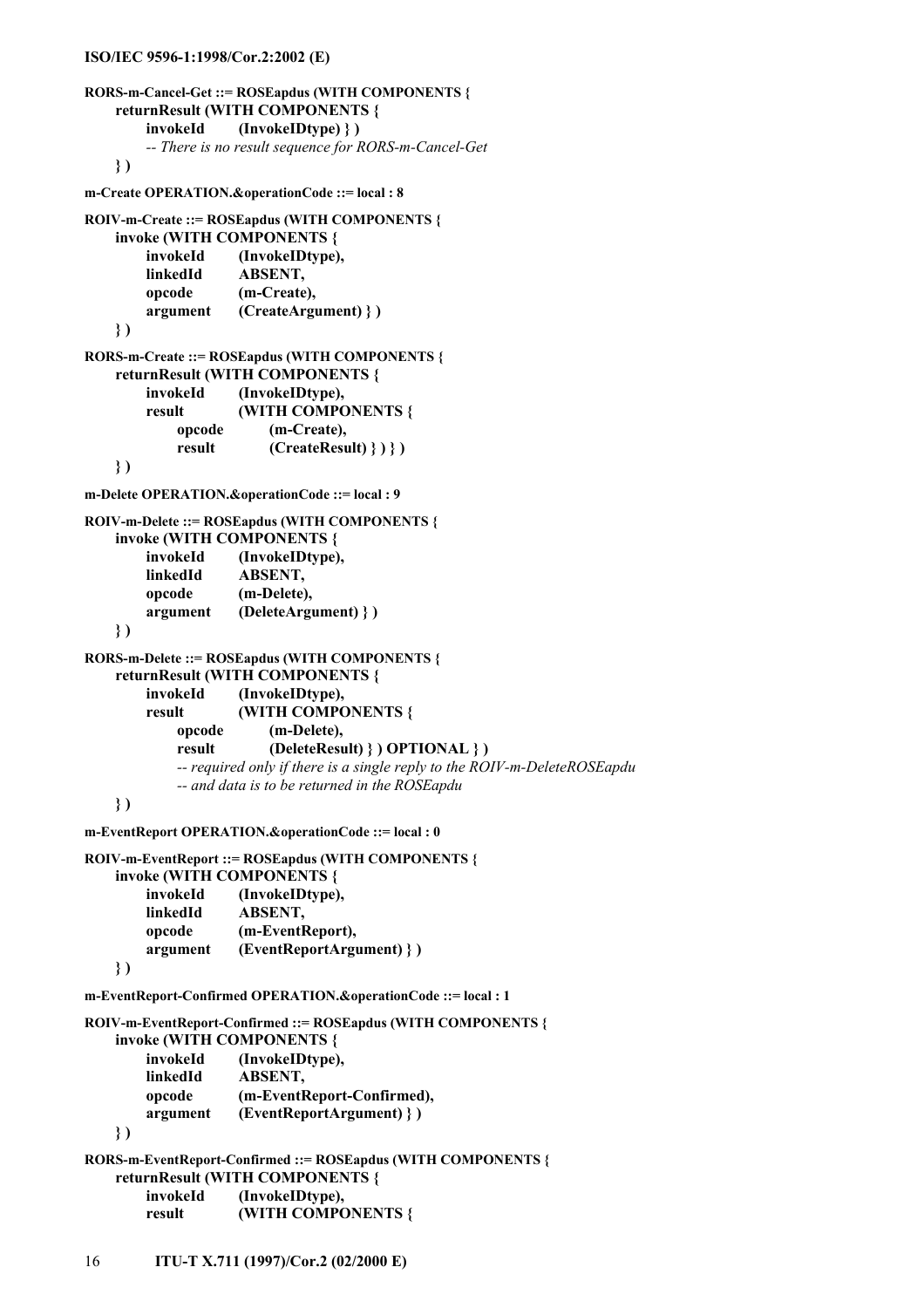**opcode (m-EventReport-Confirmed), result (EventReportResult) } ) OPTIONAL } )**   *-- required only if data is to be returned in the ROSEapdu*  **} ) m-Get OPERATION.&operationCode ::= local : 3 ROIV-m-Get ::= ROSEapdus (WITH COMPONENTS { invoke (WITH COMPONENTS { invokeId (InvokeIDtype), linkedId ABSENT, opcode (m-Get), argument (GetArgument) } ) } ) RORS-m-Get ::= ROSEapdus (WITH COMPONENTS { returnResult (WITH COMPONENTS { invokeId (InvokeIDtype), result (WITH COMPONENTS { opcode (m-Get), result (GetResult) } ) OPTIONAL } )**   *-- required only if there is a single reply to the ROIV-m-Get ROSEapdus*   **} )** 

**m-Linked-Reply OPERATION.&operationCode ::= local : 2** 

```
ROIV-m-Linked-Reply ::= ROSEapdus (WITH COMPONENTS { 
     invoke (WITH COMPONENTS { 
        invokeId (InvokeIDtype), 
        linkedId PRESENT, 
        opcode (m-Linked-Reply), 
        argument (LinkedReplyArgument) } )
```
 **} )** 

*-- This part of the ASN.1 specification provides a definition of ROIV-m-Linked-Reply subtypes used by CMIP.* 

*-- The subtypes of the ROIV-m-Linked-Reply ROSEapdus define the allowed values of the argument defined by -- the opcode for the specific CMIP linked reply operations.* 

**ROIV-m-Linked-Reply-Action ::= ROIV-m-Linked-Reply (WITH COMPONENTS {** 

```
 invoke (WITH COMPONENTS { 
        invokeId (InvokeIDtype), 
        linkedId PRESENT, 
        opcode (m-Linked-Reply), 
        argument (LinkedReplyArgument (WITH COMPONENTS { 
            invoke (WITH COMPONENTS { 
                getResult ABSENT, 
                getListError ABSENT, 
                setResult ABSENT, 
                setListError ABSENT, 
                actionResult PRESENT, 
                processingFailure PRESENT, 
                deleteResult ABSENT, 
                actionError PRESENT, 
                deleteError ABSENT } ) 
        } ) ) 
    } ) } ) 
ROIV-m-Linked-Reply-Delete ::= ROIV-m-Linked-Reply (WITH COMPONENTS { 
    invoke (WITH COMPONENTS { 
        invokeId (InvokeIDtype), 
        linkedId PRESENT, 
        opcode (m-Linked-Reply), 
        argument (LinkedReplyArgument (WITH COMPONENTS { 
            invoke (WITH COMPONENTS { 
                getResult ABSENT, 
                getListError ABSENT, 
                setResult ABSENT, 
                setListError ABSENT,
```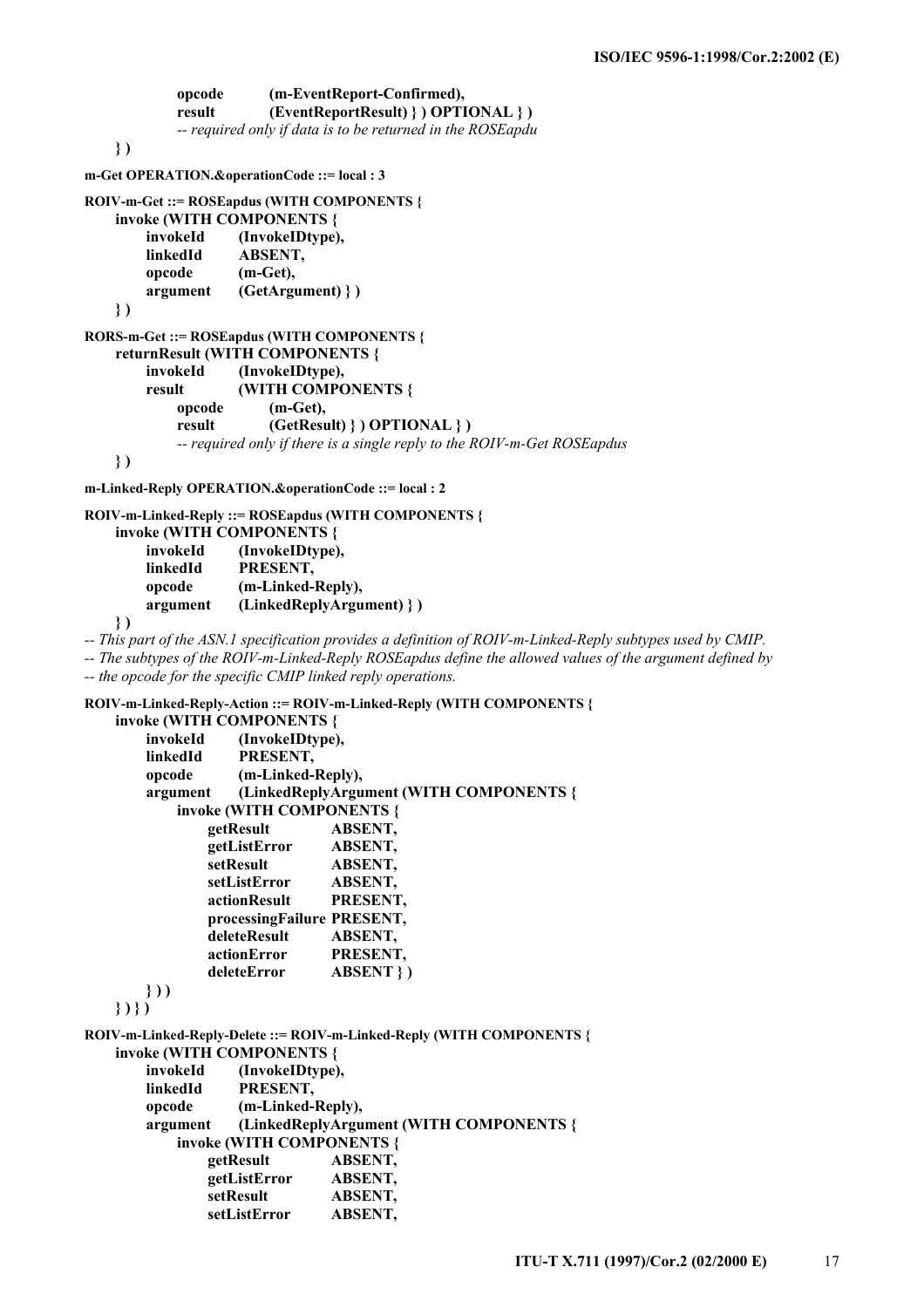```
 actionResult ABSENT, 
 processingFailure PRESENT, 
 deleteResult PRESENT, 
 actionError ABSENT, 
 deleteError PRESENT } )
```
 **} ) ) } ) } ) ROIV-m-Linked-Reply-Get ::= ROIV-m-Linked-Reply (WITH COMPONENTS { invoke (WITH COMPONENTS { invokeId (InvokeIDtype), linkedId PRESENT, opcode (m-Linked-Reply), argument (LinkedReplyArgument (WITH COMPONENTS { invoke (WITH COMPONENTS { getResult PRESENT, getListError PRESENT, setResult ABSENT, setListError ABSENT, actionResult ABSENT, processingFailure PRESENT, deleteResult ABSENT, actionError ABSENT, deleteError ABSENT } ) } ) ) } ) } ) ROIV-m-Linked-Reply-Set ::= ROIV-m-Linked-Reply (WITH COMPONENTS { invoke (WITH COMPONENTS { invokeId (InvokeIDtype), linkedId PRESENT, opcode (m-Linked-Reply), argument (LinkedReplyArgument (WITH COMPONENTS { invoke (WITH COMPONENTS { getResult ABSENT, getListError ABSENT, setResult PRESENT, setListError PRESENT, actionResult ABSENT, processingFailure PRESENT, deleteResult ABSENT, actionError ABSENT, deleteError ABSENT } ) } ) ) } ) } ) m-Set OPERATION.&operationcode ::= local : 4 ROIV-m-Set ::= ROSEapdus (WITH COMPONENTS { invoke (WITH COMPONENTS { invokeId (InvokeIDtype), linkedId ABSENT, opcode (m-Set), argument (SetArgument) } ) } ) m-Set-Confirmed OPERATION.&operationCode ::= local : 5 ROIV-m-Set-Confirmed ::= ROSEapdus (WITH COMPONENTS { invoke (WITH COMPONENTS {** 

| invokeId | (InvokeIDtype),     |
|----------|---------------------|
| linkedId | ABSENT,             |
| opcode   | (m-Set-Confirmed),  |
| argument | $(SetArgument)$ } ) |
|          |                     |

```
 } )
```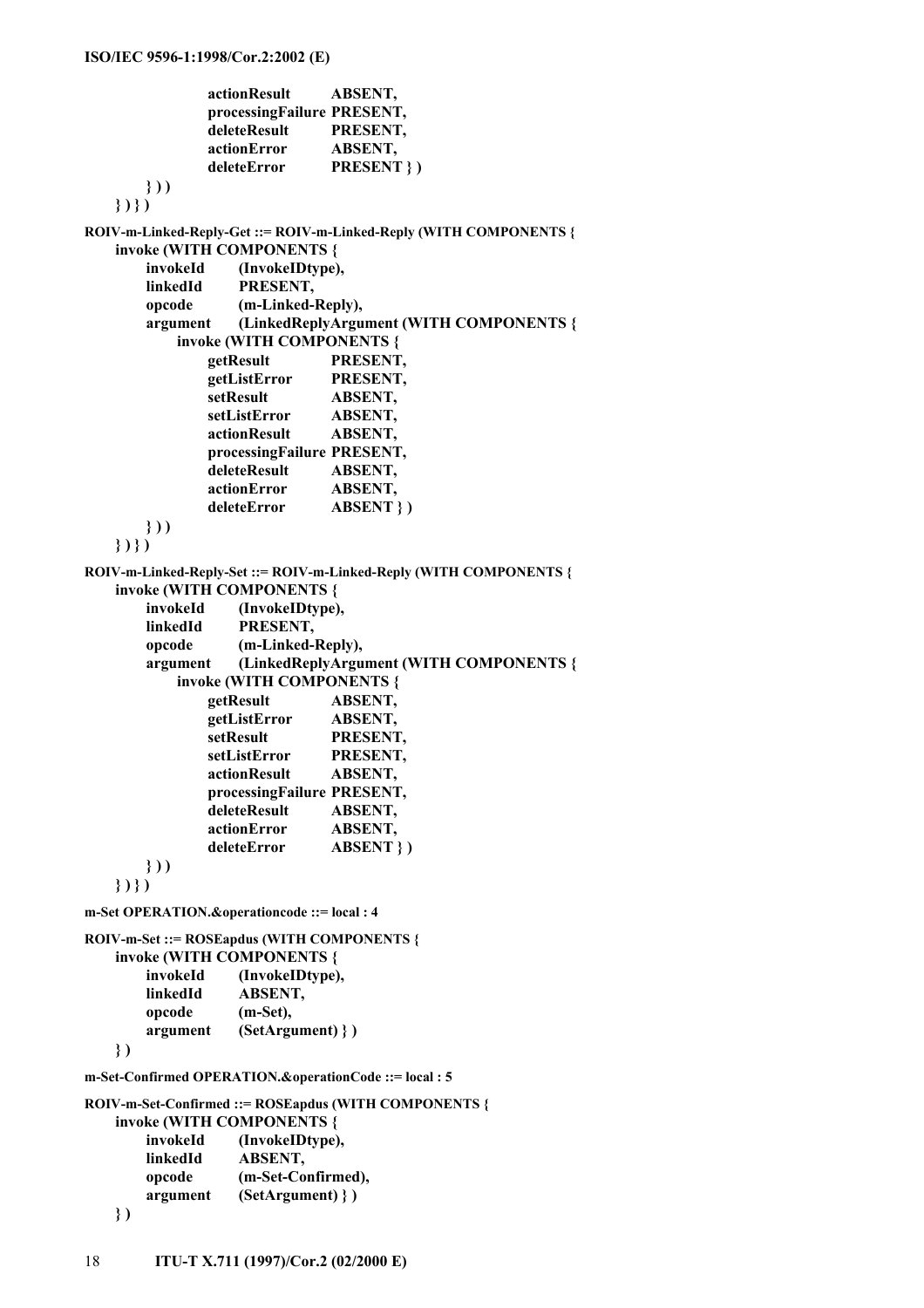```
RORS-m-Set-Confirmed ::= ROSEapdus (WITH COMPONENTS { 
     returnResult (WITH COMPONENTS { 
         invokeId (InvokeIDtype), 
         result (WITH COMPONENTS { 
              opcode (m-Set-Confirmed), 
              result (SetResult) } ) OPTIONAL } ) 
              -- required only if there is a single reply to the ROIV-m-Set-Confirmed ROSEapdu 
              -- and data is to be returned in the ROSEapdu 
     } ) 
-- The following part of the ASN.1 specification provides a definition of ROERapdu subtypes used by CMIP. 
-- The subtypes of the ROERapdu define the allowed values of the error value and parameter defined by that 
-- error-value for all CMIP notifications and operations. 
accessDenied ERROR.&errorCode ::= local : 2 
ROER-accessDenied ::= ROSEapdus (WITH COMPONENTS { 
     returnError (WITH COMPONENTS { 
         invokeId PRESENT, 
         errcode (accessDenied) } ) 
-- This ROERapdu may only be returned in response to the ROIV-m-Get, ROIV-m-Set-Confirmed, 
-- ROIV-m-Action-Confirmed, ROIV-m-Create and ROIV-m-Delete ROIVapdus 
     } ) 
classInstanceConflict ERROR.&errorCode ::= local : 19 
ROER-classInstanceConflict ::= ROSEapdus (WITH COMPONENTS { 
     returnError (WITH COMPONENTS { 
         invokeId PRESENT, 
         errcode (classInstanceConflict), 
         parameter (INCLUDES BaseManagedObjectId) } ) 
-- This ROERapdu may only be returned in response to the ROIV-m-Get, ROIV-m-Set-Confirmed, 
-- ROIV-m-Action-Confirmed, ROIV-m-Create and ROIV-m-Delete ROIVapdus 
     } ) 
complexityLimitation ERROR.&errorCode ::= local : 20 
ROER-complexityLimitation ::= ROSEapdus (WITH COMPONENTS { 
     returnError (WITH COMPONENTS { 
         invokeId PRESENT, 
         errcode (complexityLimitation), 
         parameter (INCLUDES ComplexityLimitation) OPTIONAL } ) 
-- This ROERapdu may only be returned in response to the ROIV-m-Get, ROIV-m-Set-Confirmed, 
-- ROIV-m-Action-Confirmed and ROIV-m-Delete ROIVapdus 
     } ) 
duplicateManagedObjectInstance ERROR.&errorCode ::= local : 11 
ROER-duplicateManagedObjectInstance ::= ROSEapdus (WITH COMPONENTS { 
     returnError (WITH COMPONENTS { 
         invokeId PRESENT, 
         errcode (duplicateManagedObjectInstance), 
         parameter (INCLUDES ObjectInstance) } ) 
-- This ROERapdu may only be returned in response to the ROIV-m-Create ROIVapdu 
     } ) 
getListError ERROR.&errorCode ::= local : 7 
ROER-getListError ::= ROSEapdus (WITH COMPONENTS { 
     returnError (WITH COMPONENTS { 
         invokeId PRESENT, 
         errcode (getListError), 
         parameter (INCLUDES GetListError) } ) 
-- This ROERapdu may only be returned in response to the ROIV-m-Get ROIVapdu
```

```
 } )
```

```
invalidArgumentValue ERROR.&errorCode ::= local : 15
```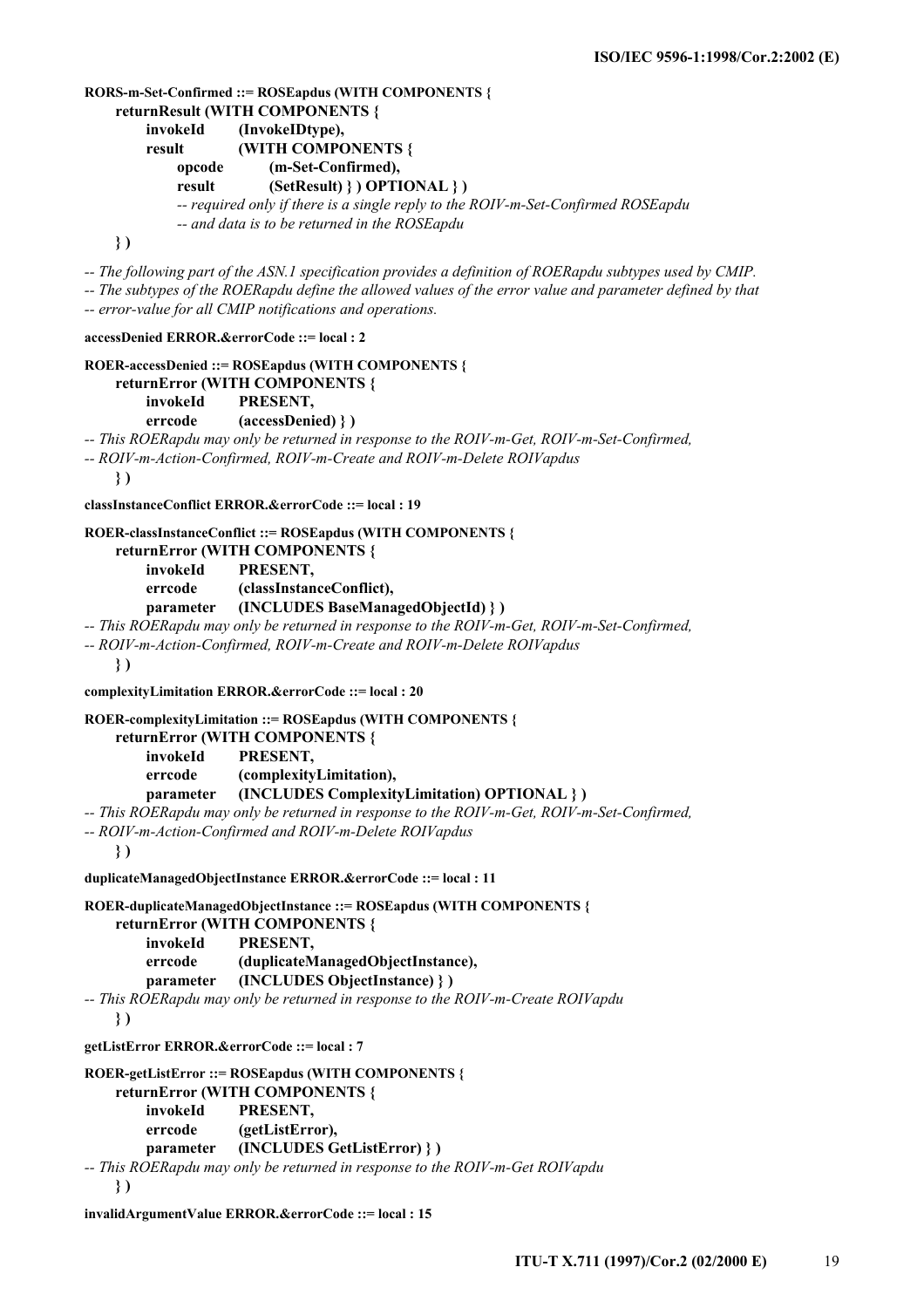#### **ISO/IEC 9596-1:1998/Cor.2:2002 (E)**

```
ROER-invalidArgumentValue ::= ROSEapdus (WITH COMPONENTS { 
     returnError (WITH COMPONENTS { 
         invokeId PRESENT, 
         errcode (invalidArgumentValue), 
         parameter (INCLUDES InvalidArgumentValue) } ) 
-- This ROERapdu may only be returned in response to the ROIV-m-EventReport-Confirmed 
-- and ROIV-m-Action-Confirmed ROIVapdus 
     } ) 
invalidAttributeValue ERROR.&errorCode ::= local : 6 
ROER-invalidAttributeValue ::= ROSEapdus (WITH COMPONENTS { 
     returnError (WITH COMPONENTS { 
         invokeId PRESENT, 
         errcode (invalidAttributeValue), 
         parameter (INCLUDES Attribute) } ) 
-- This ROERapdu may only be returned in response to the ROIV-m-Create ROIVapdu 
     } ) 
invalidFilter ERROR.&errorCode ::= local : 4 
ROER-invalidFilter ::= ROSEapdus (WITH COMPONENTS { 
     returnError (WITH COMPONENTS { 
         invokeId PRESENT, 
         errcode (invalidFilter), 
         parameter (INCLUDES CMISFilter) } ) 
-- This ROERapdu may only be returned in response to the ROIV-m-Get, ROIV-m-Set-Confirmed, 
-- ROIV-m-Action-Confirmed and ROIV-m-Delete ROIVapdus 
     } ) 
invalidObjectInstance ERROR.&errorCode ::= local : 17 
ROER-invalidObjectInstance ::= ROSEapdus (WITH COMPONENTS { 
     returnError (WITH COMPONENTS { 
         invokeId PRESENT, 
         errcode (invalidObjectInstance), 
         parameter (INCLUDES ObjectInstance) } ) 
-- This ROERapdu may only be returned in response to the ROIV-m-Create ROIVapdu 
     } ) 
invalidScope ERROR.&errorCode ::= local : 16 
ROER-invalidScope ::= ROSEapdus (WITH COMPONENTS { 
     returnError (WITH COMPONENTS { 
         invokeId PRESENT, 
         errcode (invalidScope), 
         parameter (INCLUDES Scope) } ) 
-- This ROERapdu may only be returned in response to the ROIV-m-Get, ROIV-m-Set-Confirmed, 
-- ROIV-m-Action-Confirmed and ROIV-m-Delete ROIVapdus 
     } ) 
missingAttributeValue ERROR.&errorCode ::= local : 18 
ROER-missingAttributeValue ::= ROSEapdus (WITH COMPONENTS { 
     returnError (WITH COMPONENTS { 
         invokeId PRESENT, 
         errcode (missingAttributeValue), 
         parameter (INCLUDES SET OF AttributeId) } ) 
-- This ROERapdu may only be returned in response to the ROIV-m-Create ROIVapdu 
     } ) 
mistypedOperation ERROR.&errorCode ::= local : 21 
ROER-mistypedOperation ::= ROSEapdus (WITH COMPONENTS { 
     returnError (WITH COMPONENTS { 
         invokeId PRESENT, 
         errcode (mistypedOperation) } ) 
-- This ROERapdu may only be returned in response to the ROIV-m-Cancel-Get ROIVapdu 
     } )
```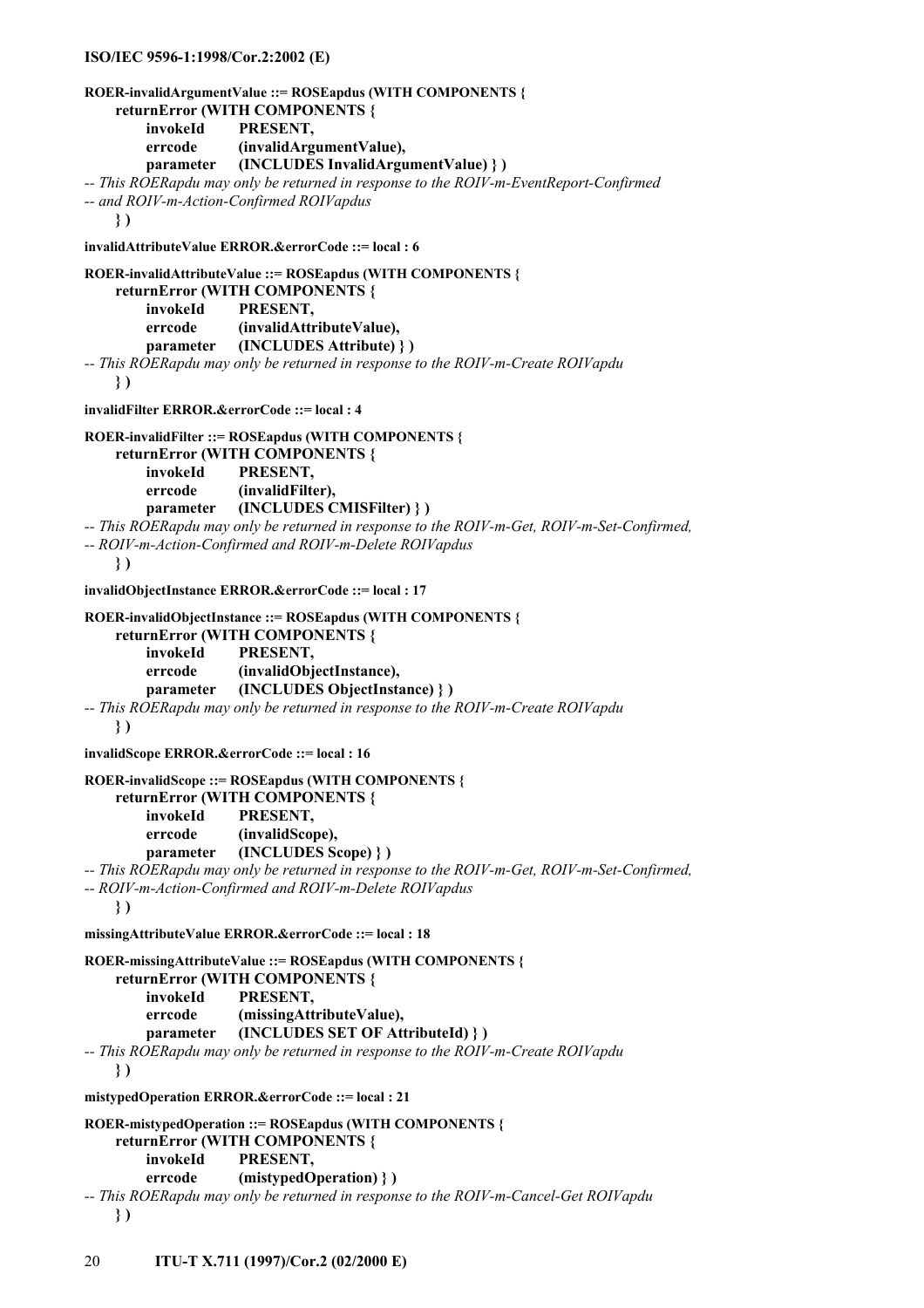```
noSuchAction ERROR.&errorCode ::= local : 9 
ROER-noSuchAction ::= ROSEapdus (WITH COMPONENTS { 
     returnError (WITH COMPONENTS { 
         invokeId PRESENT, 
         errcode (noSuchAction), 
         parameter (INCLUDES NoSuchAction) } ) 
-- This ROERapdu may only be returned in response to the ROIV-m-Action-Confirmed ROIVapdu 
     } ) 
noSuchArgument ERROR.&errorCode ::= local : 14 
ROER-noSuchArgument ::= ROSEapdus (WITH COMPONENTS { 
     returnError (WITH COMPONENTS { 
         invokeId PRESENT, 
         errcode (noSuchArgument), 
         parameter (INCLUDES NoSuchArgument) } ) 
-- This ROERapdu may only be returned in response to the ROIV-m-EventReport-Confirmed and 
-- ROIV-m-Action-Confirmed ROIVapdus 
     } ) 
noSuchAttribute ERROR.&errorCode ::= local : 5 
ROER-noSuchAttribute ::= ROSEapdus (WITH COMPONENTS { 
     returnError (WITH COMPONENTS { 
         invokeId PRESENT, 
         errcode (noSuchAttribute), 
         parameter (INCLUDES AttributeId) } ) 
-- This ROERapdu may only be returned in response to the ROIV-m-Create ROIVapdu 
     } ) 
noSuchEventType ERROR.&errorCode ::= local : 13 
ROER-noSuchEventType ::= ROSEapdus (WITH COMPONENTS { 
     returnError (WITH COMPONENTS { 
         invokeId PRESENT, 
         errcode (noSuchEventType), 
         parameter (INCLUDES NoSuchEventType) } ) 
-- This ROERapdu may only be returned in response to the ROIV-m-EventReport-Confirmed ROIVapdu 
     } ) 
noSuchInvokeId ERROR.&errorCode ::= local : 22 
ROER-noSuchInvokeId ::= ROSEapdus (WITH COMPONENTS { 
     returnError (WITH COMPONENTS { 
         invokeId PRESENT, 
         errcode (noSuchInvokeId), 
         parameter (INCLUDES InvokeIDType) } ) 
-- This ROERapdu may only be returned in response to the ROIV-m-Cancel-Get ROIVapdu 
     } ) 
noSuchObjectClass ERROR.&errorCode ::= local : 0 
ROER-noSuchObjectClass ::= ROSEapdus (WITH COMPONENTS { 
     returnError (WITH COMPONENTS { 
         invokeId PRESENT, 
         errcode (noSuchObjectClass ), 
         parameter (INCLUDES ObjectClass) } ) 
-- This ROERapdu may only be returned in response to the ROIV-m-EventReport-Confirmed, ROIV-m-Get, 
-- ROIV-m-Set-Confirmed, ROIV-m-Action-Confirmed, ROIV-m-Create, and ROIV-m-Delete ROIVapdus 
     } ) 
noSuchObjectInstance ERROR.&errorCode ::= local : 1 
ROER-noSuchObjectInstance ::= ROSEapdus (WITH COMPONENTS { 
     returnError (WITH COMPONENTS { 
         invokeId PRESENT, 
         errcode (noSuchObjectInstance), 
         parameter (INCLUDES ObjectInstance) } )
```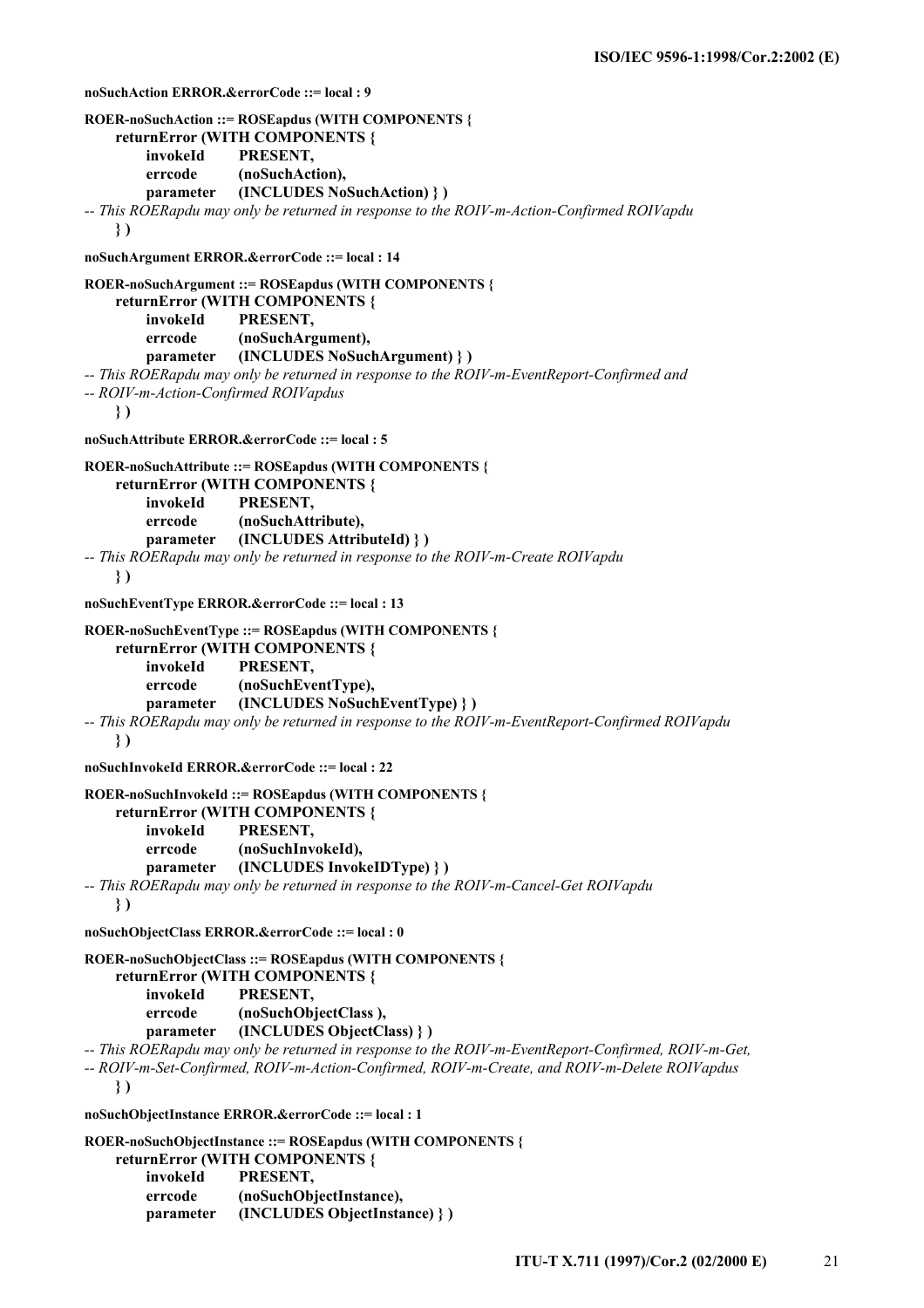**ISO/IEC 9596-1:1998/Cor.2:2002 (E)** *-- This ROERapdu may only be returned in response to the ROIV-m-EventReport-Confirmed, ROIV-m-Get, -- ROIV-m-Set-Confirmed, ROIV-m-Action-Confirmed, ROIV-m-Create, and ROIV-m-Delete ROIVapdus*   **} ) noSuchReferenceObject ERROR.&errorCode ::= local : 12 ROER-noSuchReferenceObject ::= ROSEapdus (WITH COMPONENTS { returnError (WITH COMPONENTS { invokeId PRESENT, errcode (noSuchReferenceObject), parameter (INCLUDES ObjectInstance) } )**  *-- This ROERapdu may only be returned in response to the ROIV-m-Create ROIVapdu*   **} ) operationCancelled ERROR.&errorCode ::= local : 23 ROER-operationCancelled ::= ROSEapdus (WITH COMPONENTS { returnError (WITH COMPONENTS { invokeId PRESENT, errcode (operationCancelled) } )**  *-- This ROERapdu may only be returned in response to the ROIV-m-Get ROIVapdu*   **} ) processingFailure ERROR.&errorCode ::= local : 10 ROER-processingFailure ::= ROSEapdus (WITH COMPONENTS { returnError (WITH COMPONENTS { invokeId PRESENT, errcode (processingFailure), parameter (INCLUDES ProcessingFailure) OPTIONAL } )**  *-- This ROERapdu may only be returned in response to the ROIV-m-EventReport-Confirmed, ROIV-m-Get, -- ROIV-m-Set-Confirmed, ROIV-m-Action-Confirmed, ROIV-m-Create, and ROIV-m-Delete ROIVapdus*   **} ) setListError ERROR.&errorCode ::= local : 8 ROER-setListError ::= ROSEapdus (WITH COMPONENTS { returnError (WITH COMPONENTS { invokeId PRESENT, errcode (setListError), parameter (INCLUDES SetListError) } )**  *-- This ROERapdu may only be returned in response to the ROIV-m-Set-Confirmed ROIVapdu*   **} ) syncNotSupported ERROR.&errorCode ::= local : 3 ROER-syncNotSupported ::= ROSEapdus (WITH COMPONENTS {** 

 **returnError (WITH COMPONENTS { invokeId PRESENT, errcode (syncNotSupported), parameter (INCLUDES CMISSync) } )** 

*-- This ROERapdu may only be returned in response to the ROIV-m-Get, ROIV-m-Set-Confirmed,* 

*-- ROIV-m-Action-Confirmed and ROIV-m-Delete ROIVapdus* 

 **} )** 

*-- To complete the abstract syntax specification provided in this annex, the definitions of the supporting types in 7.4 -- are incorporated by reference* 

**END** *-- of CMIP syntax definitions* 

## **21) Annexes C and D**

*Remove both annexes.*